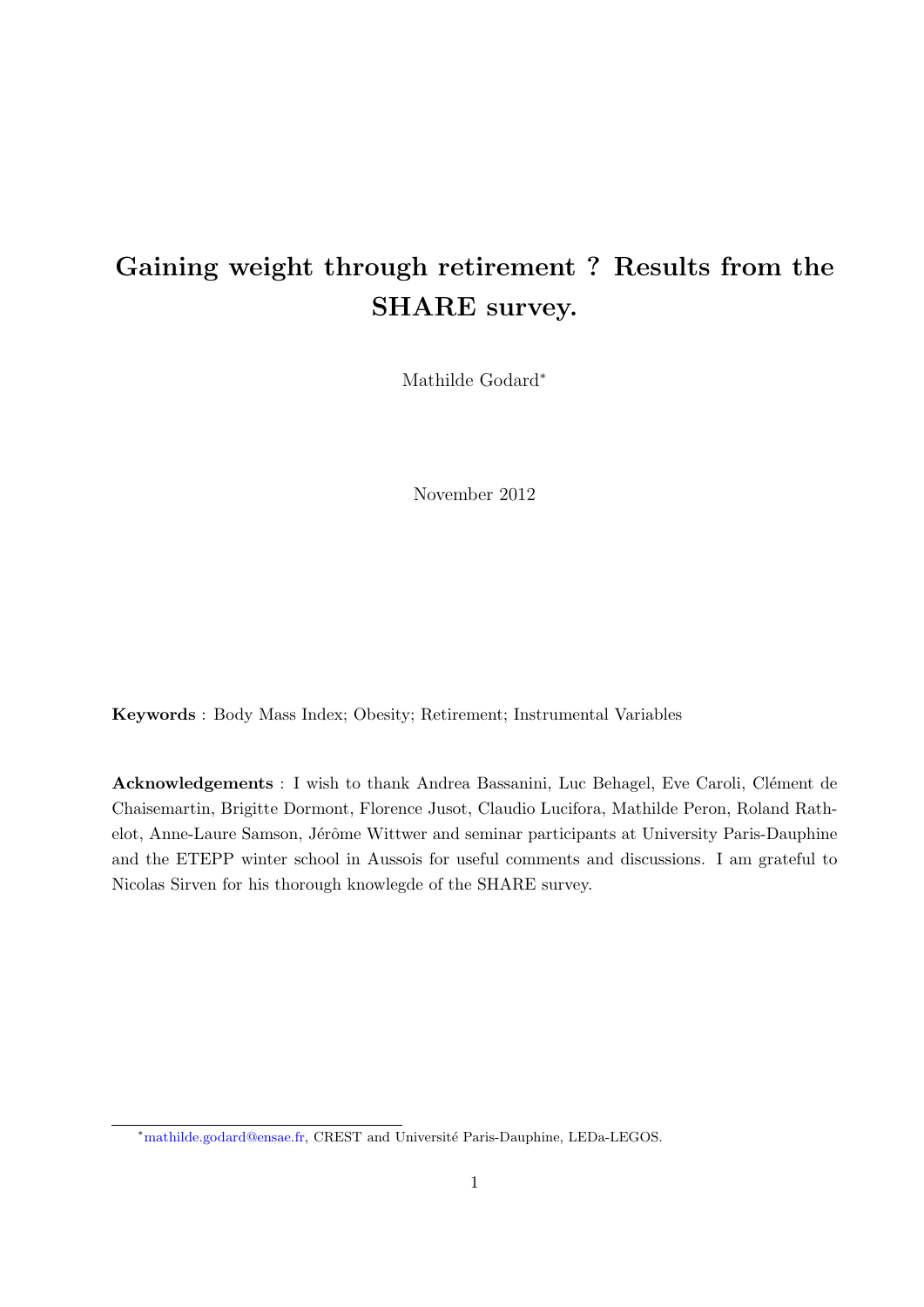# Abstract

In this paper, we use IV-techniques to identify the causal effect of retirement among the 50-69 year-old on Body Mass Index (BMI) and related weight measures. Based on the 2004 and 2006 waves of the Survey of Health, Ageing and Retirement in Europe (SHARE), the identification strategy exploits the European variation in retirement schemes to produce an exogeneous shock in retirement behaviour. Our results show that retirement induced by discontinuous incentives in social security systems causes a 0.20 point increase in the probability of being overweight or obese.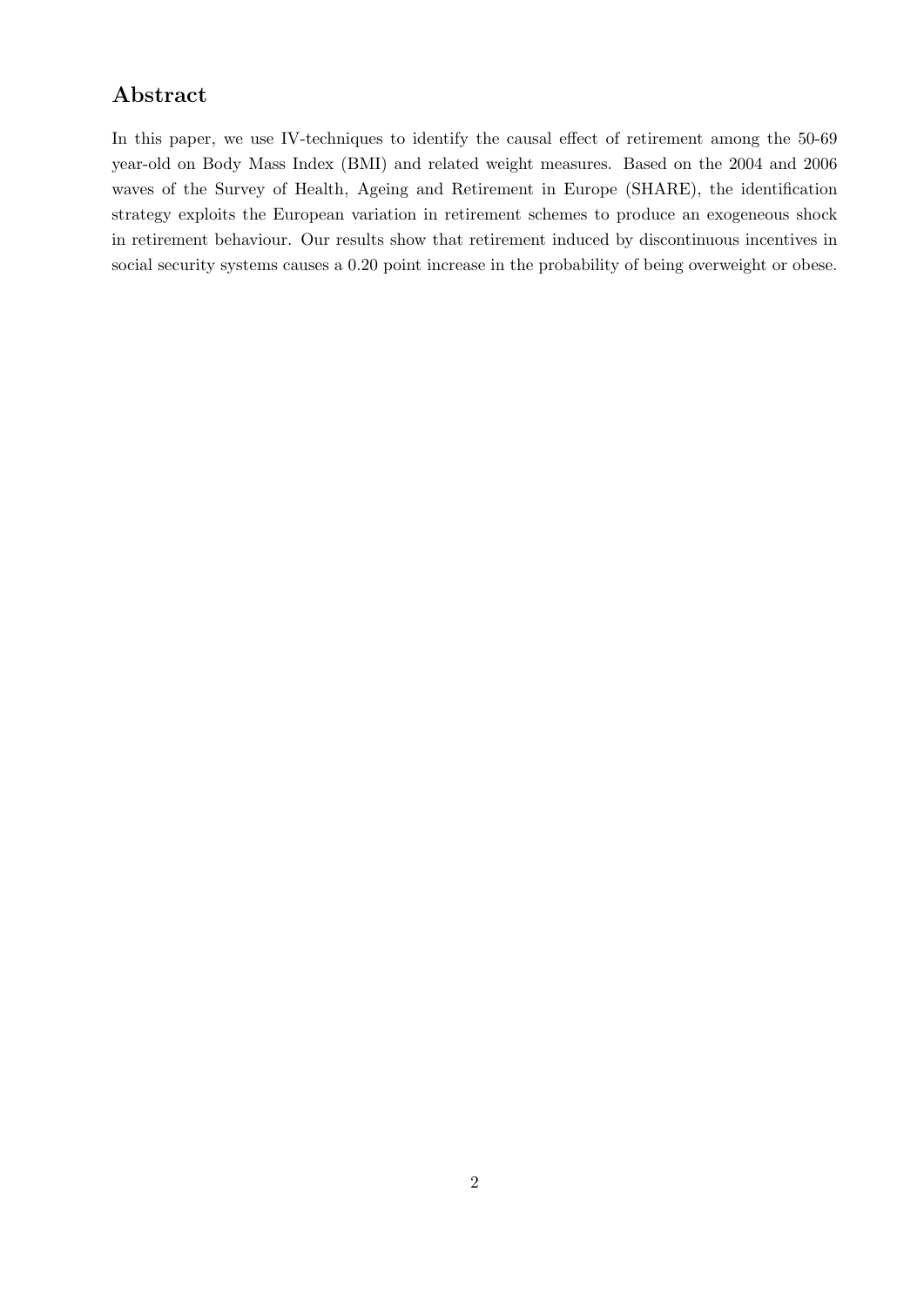## 1 Introduction

In its 1998 report, the World Health Organization (WHO) ranked the obesity epidemic among the leading ten global public health issues. Obesity rates in the world have more than doubled over the last 30 years [\(WHO](#page-15-0) [\(2012\)](#page-15-0)). In the European Union 27 member states, approximately 60% of the adult population -260 millions of adults- is either overweight (Body Mass Index (BMI) from 25 to 29.9 kg/m<sup>2</sup>) or obese (BMI 30 kg/m<sup>2</sup> and above) (International Obesity Task Force [\(IASO/IOTF](#page-13-0) [\(2010\)](#page-13-0)). Obesity has become a pan-European epidemic [\(IASO/IOTF](#page-13-1) [\(2002\)](#page-13-1)) and prevalence rates in the EU-27 range from 7.9% in Romania to 24.5% in the United-Kingdom (Organisation for Economic Cooperation and Development [OECD](#page-14-0) [\(2010\)](#page-14-0)).

Obesity is a risk factor for numerous highly-prevalent and costly chronic diseases (cardiovascular diseases, type-2 diabetes, hypertension and certain types of cancer) and for disability. It reduces the quality of life, shortens life expectancy and lowers the levels of labour productivity [\(Must et al.](#page-14-1) [\(1999\)](#page-14-1)). Moreover, it places a heavy financial burden on the individual and on society -particularly on public transfer programmes and private health plans [\(Finkelstein et al.](#page-13-2) [\(2003\)](#page-13-2)). At the individual level, [Emery et al.](#page-12-0) [\(2007\)](#page-12-0) find -using French data- that healthcare costs for obese individuals are on average twice the costs for normal weight individuals. At the aggregate level, obesity-related healthcare expenditures account for 1.5 to 4.6% of total health expenditures in European countries [\(Schmid et al.](#page-15-1) [\(2005\)](#page-15-1); [Emery et al.](#page-12-0) [\(2007\)](#page-12-0)).

In most European countries obesity rates reach their peak around age 60.5 [\(Sanz-de Galdeano](#page-14-2) [\(2005\)](#page-14-2)). Recent studies have highlighted the particularly strong impact of overweight, obesity and increased BMI on morbidity and disability among adults aged 50 and older [\(Andreyeva et al.](#page-12-1) [\(2007\)](#page-12-1); [Peytremann-Bridevaux and Santos-Eggimann](#page-14-3) [\(2008\)](#page-14-3)), thereby attracting policymakers' attention to the substantial burden that obesity places on the general health and autonomy of adults aged over 50.

Understanding the causes of obesity among the elderly is therefore a key issue. Unlike other age groups -such as children or adolescents- it hasn't received much attention yet. The biology of ageing certainly has some importance, as underlined by [Guo et al.](#page-13-3) [\(1999\)](#page-13-3), [Kyrou and Tsigos](#page-13-4) [\(2009\)](#page-13-4) and [Nooyens et al.](#page-14-4) [\(2009\)](#page-14-4). But most importantly, as the elderly are characterised by low labour participation rates, one might wonder whether transitions out of employment have an impact on the weight trajectory of people aged 50 years and older. In this paper, we focus on a particular transition out of employment, i.e retirement.

There are some reasons to believe that retirement might trigger weight changes. The Grossman model of the demand for health [\(Grossman](#page-13-5) [\(1972\)](#page-13-5)) is consistent with the interpretation that individuals are likely to adopt health-producing activities -such as healthier diets or physical exercise for instance- after retirement : although they have a tighter budget constraint, retirees do have more time to allocate to leisure. However, retirement might also increase the risk of social isolation and depression [\(Friedmann and Havighurst](#page-13-6) [\(1954\)](#page-13-6); [Bradford](#page-12-2) [\(1979\)](#page-12-2)), leading individuals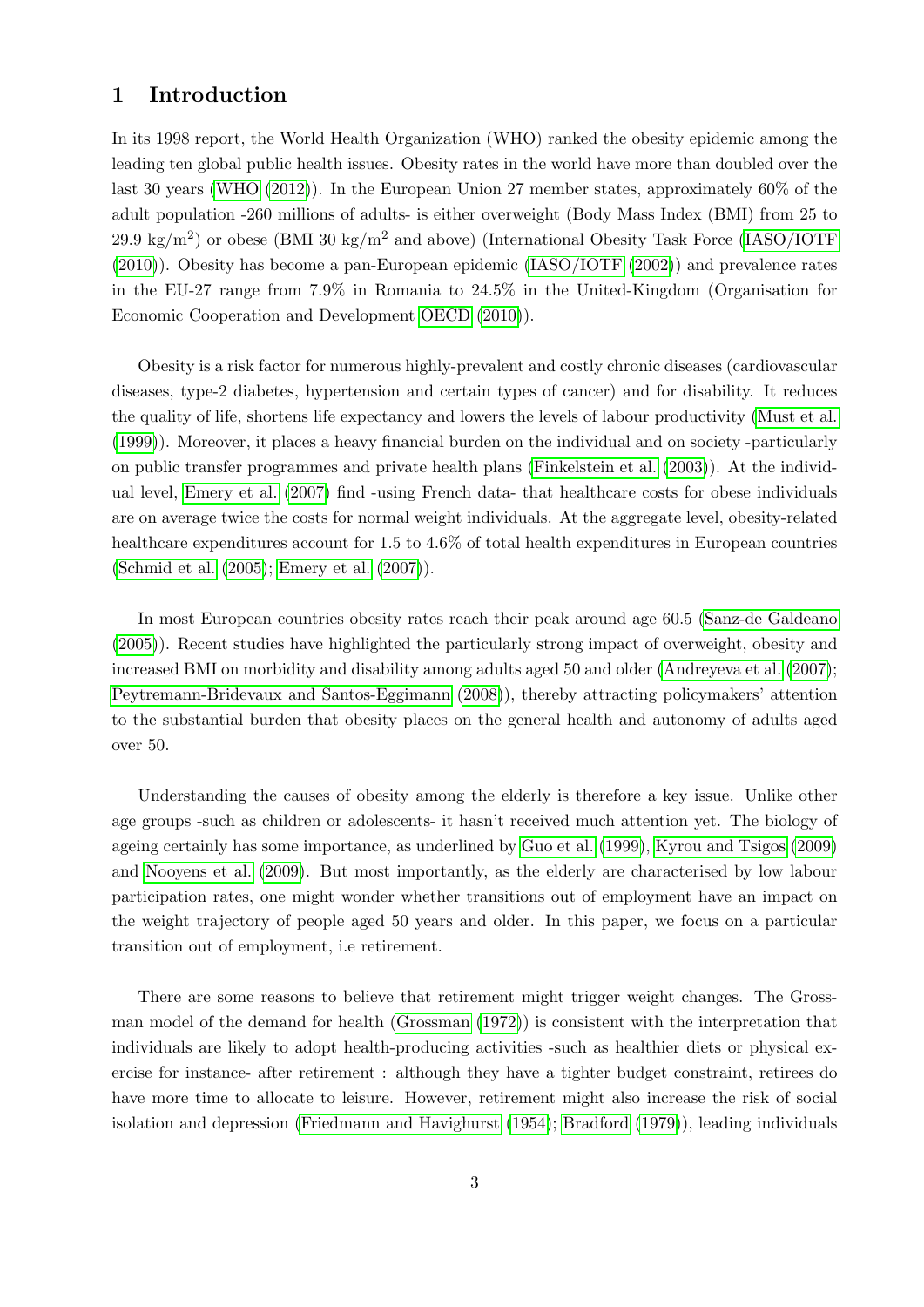to potentially reduce their efforts in health-producing activities and develop addictive behaviours (alcohol or tobacco consumption). The loss of a structured use of time may also encourage snacking in-between meal times and sedentary habits (television watching). So, retirement might cause behavioural changes that influence either food intake, physical activity, or both and that subsequently affect weight changes [\(Forman-Hoffman et al.](#page-13-7) [\(2008\)](#page-13-7)).

The purpose of the present paper is to estimate the causal impact of retirement on BMI and related weight measures. The identification of such a causal impact is problematic in the presence of cofounding factors and reverse causality. Retirement is indeed often a choice, and often based on unobservable characteristics which may be correlated with weight (time preference<sup>[1](#page-3-0)</sup>, health or psychological deterioriations). Reverse causality may also be a concern : overweight and obese individuals are on average paid less and less promoted [\(Cawley](#page-12-3) [\(2004\)](#page-12-3); [Morris](#page-14-5) [\(2006\)](#page-14-5); [Brunello](#page-12-4) [and d'Hombres](#page-12-4) [\(2007\)](#page-12-4); [Schulte et al.](#page-15-2) [\(2007\)](#page-15-2)). Their incentives to retire might thus be higher than normal-weight individuals.

To tackle this endogeneity issue, we use an instrumental variable approach. Our identification strategy exploits the fact that as individuals reach the earliest age at which they are entitled to either reduced pensions or full pensions -conditional on a sufficient number of years of social security contributions- the probability that they retire strongly increases. This discontinuous incentive in the social security system provides a strong exogeneous shock on retirement behaviour, thus solving the major identification problems related to confounding factors and reverse causality. We use the 2004 and 2006 waves of a European panel survey, the Survey of Health, Ageing and Retirement in Europe (SHARE). Our baseline results show that retiring between 2004 and 2006 causes a 0.20 point increase in the probability of being overweight or obese.

This paper relates to several strands of literature. First and foremost, it contributes to the literature on the effects of retirement on weight, which results have been quite consistent so far. [Nooyens et al.](#page-14-6) [\(2005\)](#page-14-6) find that the effect of retirement on changes in weight and waist circumferences depends on one's former occupation : weight gain is higher among men who retired from an active job. [Forman-Hoffman et al.](#page-13-7) [\(2008\)](#page-13-7) find no significant relation for men, but a weight gain for women retiring from blue-collar jobs. [Gueorguieva et al.](#page-13-8) [\(2010\)](#page-13-8) find a significant increase in the slopes of BMI trajectories only for people retiring from blue-collar occupations. These studies however, do not adress the endogeneous nature of retirement behaviour, and can only infer correlations, not causality. To the best of our knowledge, [Chung et al.](#page-12-5) [\(2009\)](#page-12-5) is the only study tackling the endogeneity issue. Using six waves of the Health and Retirement Study (1992-2002) -the US equivalent of the European SHARE survey- they use IV-methods and conclude that people already overweight and people with lower wealth retiring from physically-demanding occupations suffer from a modest weight gain.

This paper also relates to a substential recent literature that explores the effects of retirement on health by exploiting discontinuous incentives in social security systems as exogeneous shocks in re-

<span id="page-3-0"></span><sup>1</sup>See [Smith et al.](#page-15-3) [\(2005\)](#page-15-3), [Anderson and Mellor](#page-12-6) [\(2008\)](#page-12-6) and [Ikeda et al.](#page-13-9) [\(2010\)](#page-13-9) for empirical evidence of the positive relationship between time preference and BMI.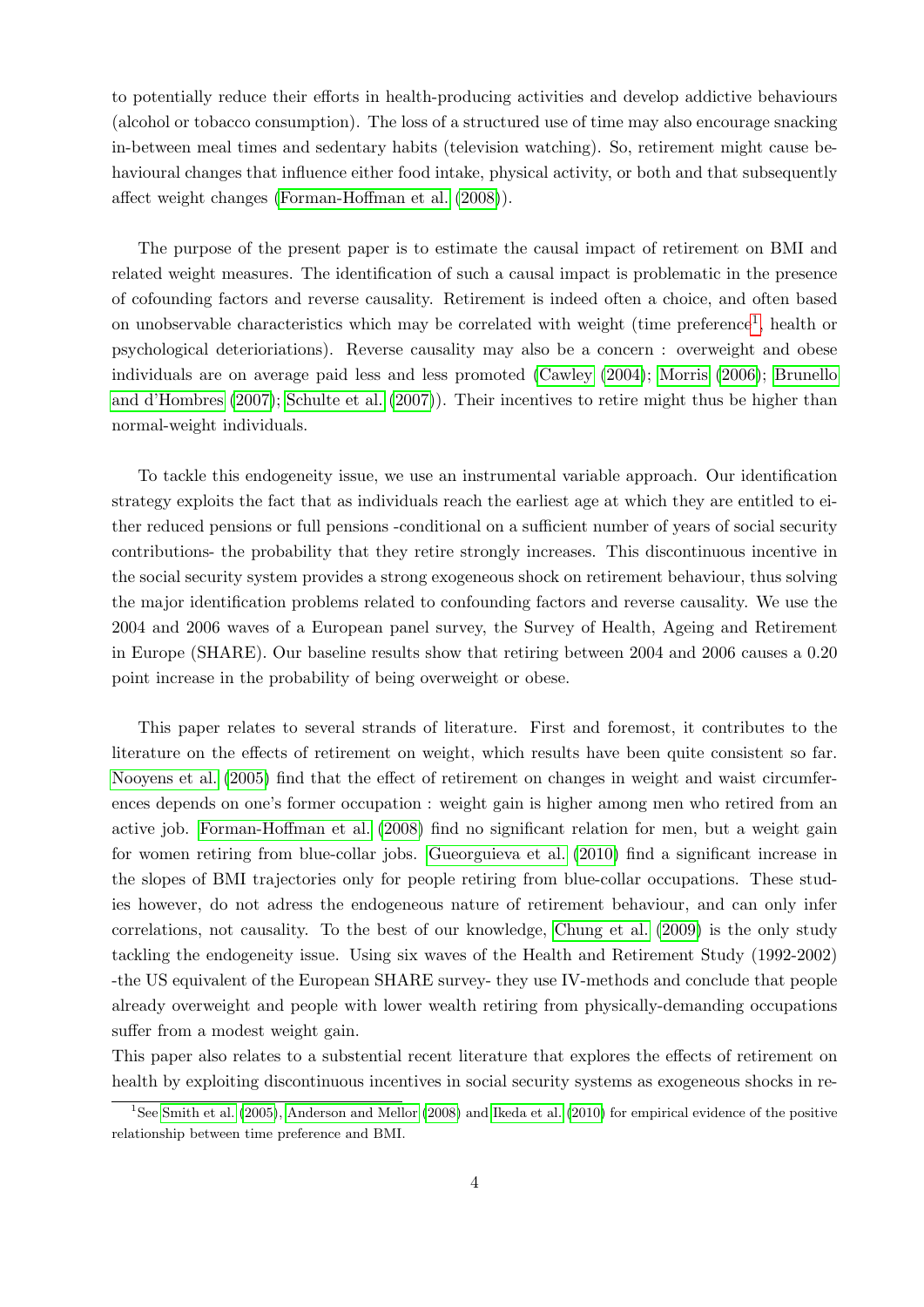tirement decisions [\(Charles](#page-12-7) [\(2002\)](#page-12-7); [Neuman](#page-14-7) [\(2008\)](#page-14-7); [Coe and Lindeboom](#page-12-8) [\(2008\)](#page-12-8); [Coe and Zamarro](#page-12-9) [\(2011\)](#page-12-9); [Rohwedder et al.](#page-14-8) [\(2010\)](#page-14-8); [Behncke](#page-12-10) [\(2011\)](#page-12-10); [Garrouste et al.](#page-13-10) [\(2012\)](#page-13-10)). Our identification strategy is similar in spirit, but our objective differs -rather than investigating the effect of retirement on health, we investigate the effect of retirement on an under-investigated dimension of health and a major risk factor for numerous diseases : body weight.

Finally, this paper contributes to a growing body of literature that investigates the impact of various dimensions of professional activity on body weight and obesity, such as papers focusing on unemployment [\(Marcus](#page-14-9) [\(2012\)](#page-14-9)), working conditions [\(Lallukka et al.](#page-13-11) [\(2008b\)](#page-13-11)), occupational mobility [\(Ribet et al.](#page-14-10) [\(2003\)](#page-14-10)), job insecurity [\(Muenster et al.](#page-14-11) [\(2011\)](#page-14-11)), physical streousness at work (Böckerman et al. [\(2008\)](#page-12-11)), working overtime [\(Lallukka et al.](#page-13-12) [\(2008a\)](#page-13-12)), and income [\(Cawley et al.](#page-12-12) [\(2010\)](#page-12-12), [Schmeiser](#page-14-12) [\(2009\)](#page-14-12), [Colchero et al.](#page-12-13) [\(2008\)](#page-12-13)).

Our contribution to the literature is threefold. We identify a causal effect of retirement on weight, while most papers only document a mere correlation. Moreover, our paper is the first one in the literature on the effects of retirement on weight to exploit European data. Most of the above-mentionned studies -except [Nooyens et al.](#page-14-6) [\(2005\)](#page-14-6)- use US data from the Health and Retirement Survey (HRS). Given the differences in terms of labour markets, social security schemes and social policies, it is not clear whether the results obtained for the USA should hold for Europe. Finally, as underlined by [Coe and Zamarro](#page-12-9)  $(2011)^2$  $(2011)^2$  $(2011)^2$ , the European variation in the earliest age at which individuals are entitled to pensions allows us to explore the effect of retirement on weight at different ages, not just ages 63 and 65, as in the US studies [\(Chung et al.](#page-12-5) [\(2009\)](#page-12-5)).

The paper develops as follows. Section 2 presents our empirical approach and Section 3 describes the data (the 2004 and 2006 waves of SHARE). Section 4 presents the results of the study and Section 5 provides some conclusions.

## 2 Empirical approach

We investigate the impact of retirement on BMI and related weight measures. Given that our dataset contains the 2004 and 2006 waves of the SHARE survey, we would estimate the following equation by Pooled Ordinary Least Squares (POLS) :

$$
Y_{it} = \alpha + \gamma D_{it} + X_{it}\beta + \delta_t + u_{it}
$$
\n<sup>(1)</sup>

where  $Y_{it}$  is the weight outcome,  $D_{it}$  the individual retirement status indicating whether the individual is retired or not at the time of the survey,  $X_{it}$  a vector of individual characteristics either time-varying or time-invariant,  $\delta_t$  a time dummy and  $u_{it}$  the error term.

However, the retirement status  $D_{it}$  can potentially be correlated with the error term  $u_{it}$ , in which case the POLS estimate of  $\gamma$  is inconsistent. Endogeneity may arise from several sources.

<span id="page-4-0"></span> $2^2$ [Coe and Zamarro](#page-12-9) [\(2011\)](#page-12-9) use the 2004 wave of SHARE and use country-specific early and full retirement ages as instruments for retirement behaviour. Their approach is cross-sectional and adresses the question of the effect of retirement on health.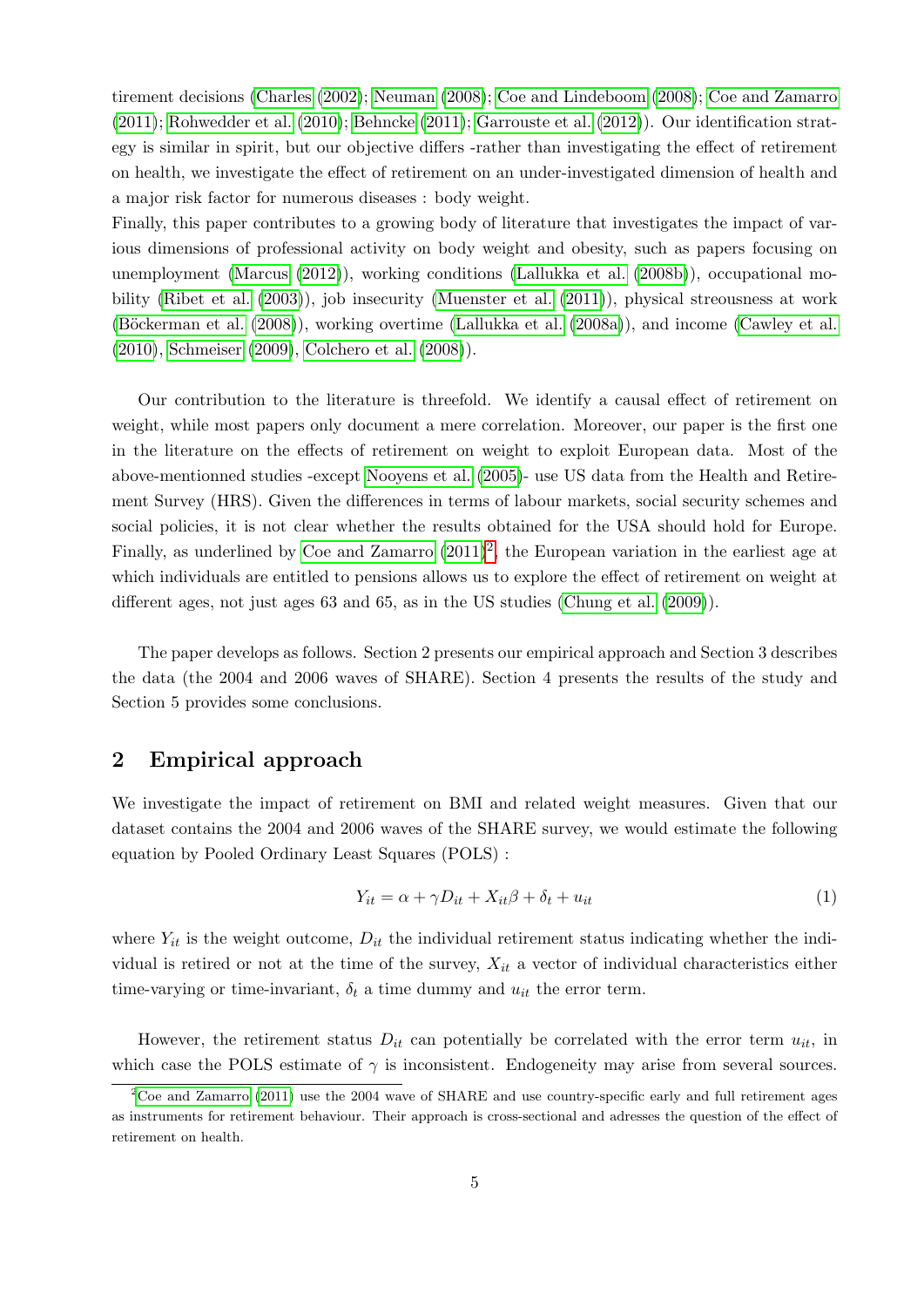Omitted variables, such as unobservable time preference or health deteriorations may have an impact both on the probability to retire and on weight changes. Similarly, reverse causality may also be a concern : overweight and obese individuals are on average paid less and less promoted. Their incentives to retire might thus be higher than their normal-weight counterparts.

Faced with these endogoneity problems, one could consider to estimate a Fixed-Effects (FE) model such as :

$$
Y_{it} = \alpha + \gamma D_{it} + K_{it}\beta + \delta_t + \alpha_i + v_{it}
$$
\n<sup>(2)</sup>

where  $Y_{it}$  is the weight outcome,  $D_{it}$  the individual retirement status,  $K_{it}$  a vector of time-varying individual characteristics,  $\delta_t$  a time dummy,  $\alpha_i$  an individual fixed-effect and  $v_{it}$  the error term. The FE model allows regressors to be endogeneous, provided that they are correlated only with  $\alpha_i$ , the time-invariant component of the error, but not with the idiosyncratic error  $v_{it}$ . If some time-varying characteristics are correlated with  $v_{it}$  however,  $\hat{\gamma}$  continues to be biased. Moreover, reverse causality is still a concern.

In order to tackle the endogeneity problem, we estimate a Fixed-Effect Instrumental Variable (FEIV) model<sup>[3](#page-5-0)</sup>. Our identification strategy exploits the fact that as individuals reach the Earliest Retirement Age (ERA) in their countries, the probability that they retire strongly increases.

Retirement decisions in industrialized countries depend on a number of institutional features. In particular, the earliest age at which individuals are entitled to pension benefits has been shown to exert a powerful influence on their retirement behaviours [\(Gruber and Wise](#page-13-13) [\(1999\)](#page-13-13)). This ERA is defined as the earliest age at which individuals are entitled to either reduced pensions or full pensions -conditional on a sufficient number of years of social security contributions. The official retirement age is the age at which workers are entitled to either minimum-guaranteed pensions or full old-age pensions irrespective of their contributions or work histories. It appears to be typically less important in predicting retirement behaviour than the ERA [\(Gruber and Wise](#page-13-13) [\(1999\)](#page-13-13)). Few individuals actually work until the official retirement age. This generates a gap between the official retirement age and the average effective age at which older workers withdraw from the labor force.

Earliest, official and average effective retirement ages in Europe are presented in Table [1.](#page-16-0) As evidenced in columns (4) and (5), the official retirement age varies very little across countries and genders. In contrast, the ERA varies quite a lot across countries and genders (columns (2) and (3)). Effective retirement ages are indeed lower than official retirement ages in every country.

We instrument the retirement status  $D_{it}$  by a dummy variable indicating whether individual i's age is above or below the earliest retirement age in his country c. Let  $age_{it}$  be individual i's age at

<span id="page-5-0"></span><sup>&</sup>lt;sup>3</sup>Given the fact that we use two waves of SHARE, we are in the special case where the number of periods equals two and the Fixed-Effect Instrumental Variable estimator and the First Difference Instrumental Variable estimator are numerically equivalent.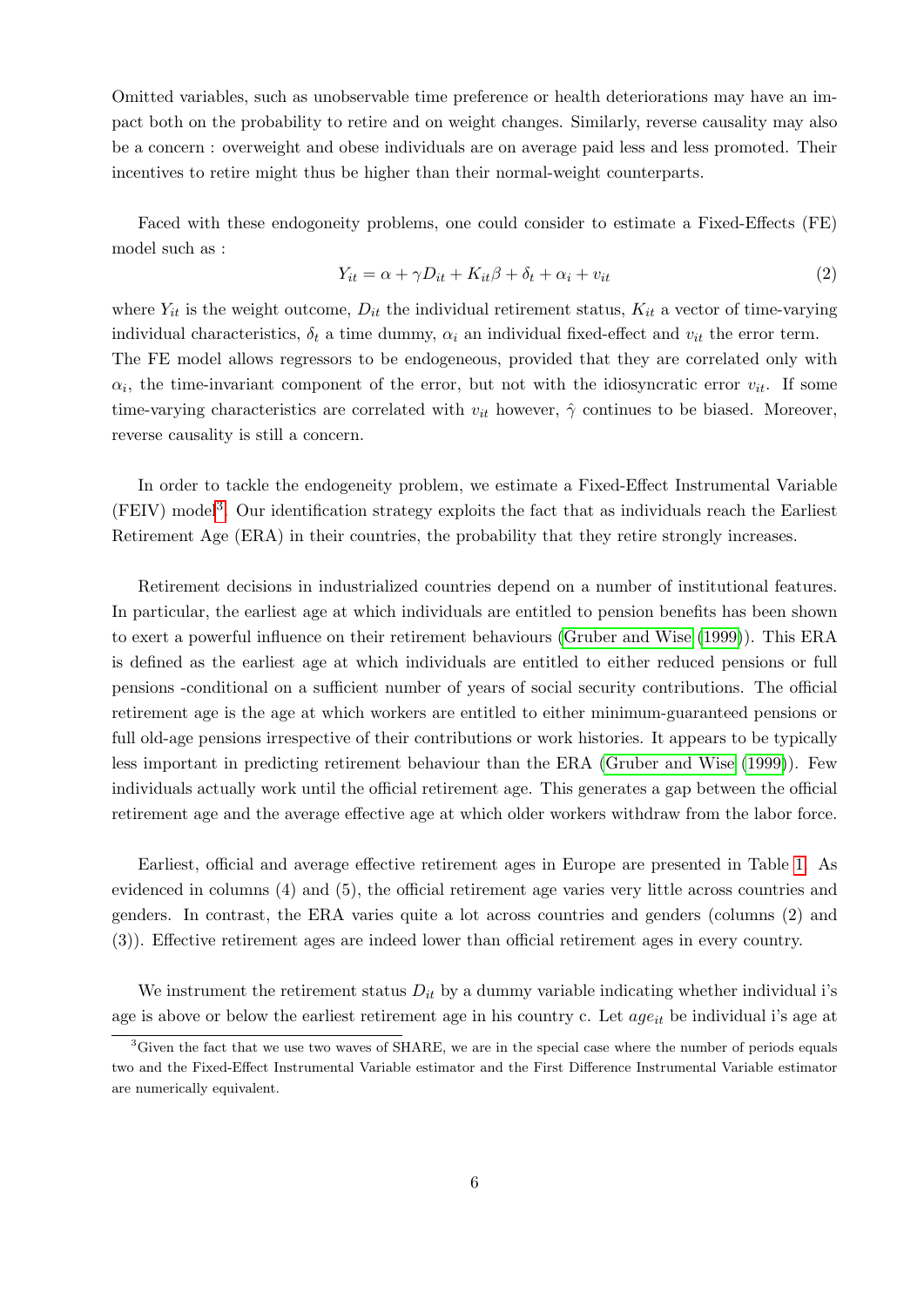time t and  $age_{c_i}$  the ERA in i's country c. Our instrument is defined as :

$$
Z_{it} = 1_{\{age_{it} > age_{c_i}\}}\tag{3}
$$

A good instrument should be strongly correlated with retirement behaviour but should not directly affect weight outcomes. As shown in Table [1,](#page-16-0) Z appears to be well correlated with retirement status : column (7) and (8) show that the proportion of retirees in 2004 is much higher among individuals above the national ERA than among individuals below. Similarly, as evidenced in column (9), a high proportion of individuals retire when reaching the national ERA. At the same time, once controlling for age, crossing the national ERA threshold is unlikely to be correlated with weight outcomes except through the increased probability of retiring. This exclusion restriction holds if we assume that age does not have a discontinuous effect on weight trajectories at different ERA in different countries.

Equation (2) is then estimated by Fixed-Effect Two-Stage Least Squares (FE-2SLS). In the first stage, the retirement status  $D_{it}$  is regressed on  $Z_{it}$  and other covariates. In the second stage, equation (2) is estimated by a FE regression where  $D_{it}$  is replaced with its predicted value from the first stage. The covariance matrix of  $\hat{\gamma}$  is corrected accordingly.

In this setup,  $\hat{\gamma}$  is identified on the subset of individuals who decide to retire when crossing the national ERA threshold between 2004 and 2006. It measures the causal effect among this subpopulation of the transition to retirement between 2004 and 2006 on individual BMI as measured over that period.

As [Coe and Zamarro](#page-12-9) [\(2011\)](#page-12-9) underline, there do exist other ways to exit the labour force, e.g through unemployment or disability programs. However, to the extent that these patterns are stable within countries between 2004 and 2006, the country fixed-effect will pick up this variation and it will not bias our results.

## 3 Data

#### 3.1 Presentation of the sample

We use the 2004 and 2006 waves of SHARE. SHARE is a multidisciplinary and cross-national panel database of micro data on health, socio-economic status and social and family networks. The 2004 and 2006 waves of SHARE contain more than 55,000 individuals over 50 years old and their spousespartners (independant of their age) from 13 European countries (Austria, Germany, Sweden, The Netherlands, Spain, Italy, France, Denmark, Greece, Switzerland, Belgium, Ireland, Poland and the Chezh Republic). Three "new" countries (Ireland, Poland and the Chezh Republic) joined SHARE in 2006 and participated in the second wave of data collection<sup>[4](#page-6-0)</sup>. Approximately 35,000 individuals were interviewed in the second wave, among whom more than 18,000 had already participated in wave 1. The attrition rate is thus relatively high (9800 individuals lost between the two waves, i.e a 34% attrition rate). Nonetheless, in order to keep a longitudinal dimension, we exclude individuals

<span id="page-6-0"></span><sup>4</sup>http://www.share-project.org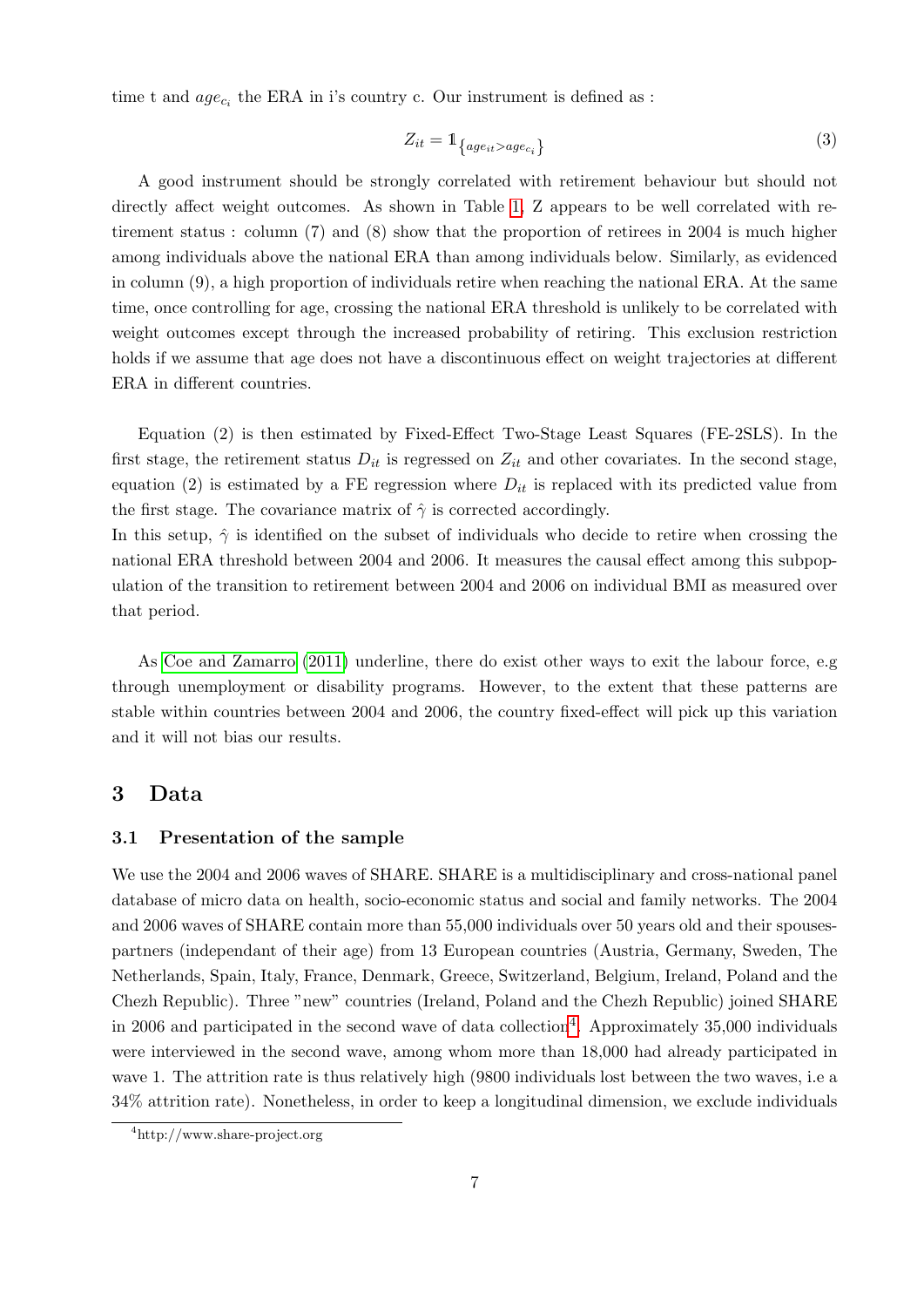who were not interviewed in both waves.

Our sample contains all individuals interviewed in both waves, aged [5](#page-7-0)0 to 69 years old<sup>5</sup>, who declared in each wave being either employed or retired. Transitions from employment to unemployment, invalidity or inactivity are thus excluded. We also exclude transitions from retirement to employment, unemployment, invalidity or inactivity. This is because in the empirical analysis we compare individuals whose job status remains stable across waves (either retired or employed) and individuals who retire between the two waves<sup>[6](#page-7-1)</sup>. Furthermore, only individuals who reported non missing heights, weights and self-declared retirement statuses were included. Finally, as there is no early retirement in Denmark, this country was excluded from the analysis. Overall, our dataset contains 7225 individuals from 10 countries (Austria, Germany, Sweden, The Netherlands, Spain, Italy, France, Greece, Switzerland, Belgium) across the two waves.

#### 3.2 Variables

To assess the impact of retirement on BMI, we need information on both retirement status and BMI.

We use a question on self-declared current job situation to determine whether an individual is retired or not. According to this definition, anyone who declares herself as retired, whether she has been or not in a paid job during the month preceeding the interview -even for a few hours- is considered as retired. Conversely, anyone who declares herself to be employed or self-employed is considered as currently working. The self-declared retirement status seems to be a reliable information in SHARE : it is strongly associated with the eligibility for either public or private pensions in the dataset<sup>[7](#page-7-2)</sup>. Table [2](#page-17-0) provides summary statistics for the full sample in 2004. It also presents characteristics in 2004 for the individuals either employed/retired in both waves or retiring between the two waves. According to Table [2,](#page-17-0) 43 percent of the full sample sample was employed or self-employed in 2004, the rest being retired. Six hundred and twenty-nine individuals (15 percent of the individuals working in 2004) retired between the two waves. We also use an alternative and more restrictive definition of retirement as a robustness check. According to this definition, an individual is considered as retired if (i) his self-declared job situation is "retired" and (ii) he did not do any paid work during the preceeding month. Conversely, an individual is considered as employed if his self-declared job situation is "employed or self employed". According to this definition, only 260 individuals (7 percent of the individuals working in 2004) retired between the

<span id="page-7-0"></span><sup>5</sup>We restrict our analysis to the individuals aged 50-69 because labour force participation in European countries declines after the age of 50 and very few people are still working after age 69. The proportion of people aged 65-69 still working in our sample is smaller than one in five in most countries.

<span id="page-7-1"></span><sup>&</sup>lt;sup>6</sup>Most authors using longitudinal data and exploring the impact of retirement on health/weight choose to keep only those individuals who were employed in the first wave. They then analyse their transitions to retirement across waves. We propose to keep individuals who were employed as well as individuals who were retired in the first wave. This will not affect the estimated effect of retirement in FE and FEIV models, given that only individuals retiring between the two waves contribute to the estimation of this effect. Keeping retired individuals in the first wave allows us to keep a large sample and some effects -such as ageing for instance- will thus be more precisely estimated.

<span id="page-7-2"></span><sup>7</sup>Among the 3124 individuals retired in both waves in our sample, 73% declared that they had received an income from either a public or occupational old age pension during the year preceeding the interview.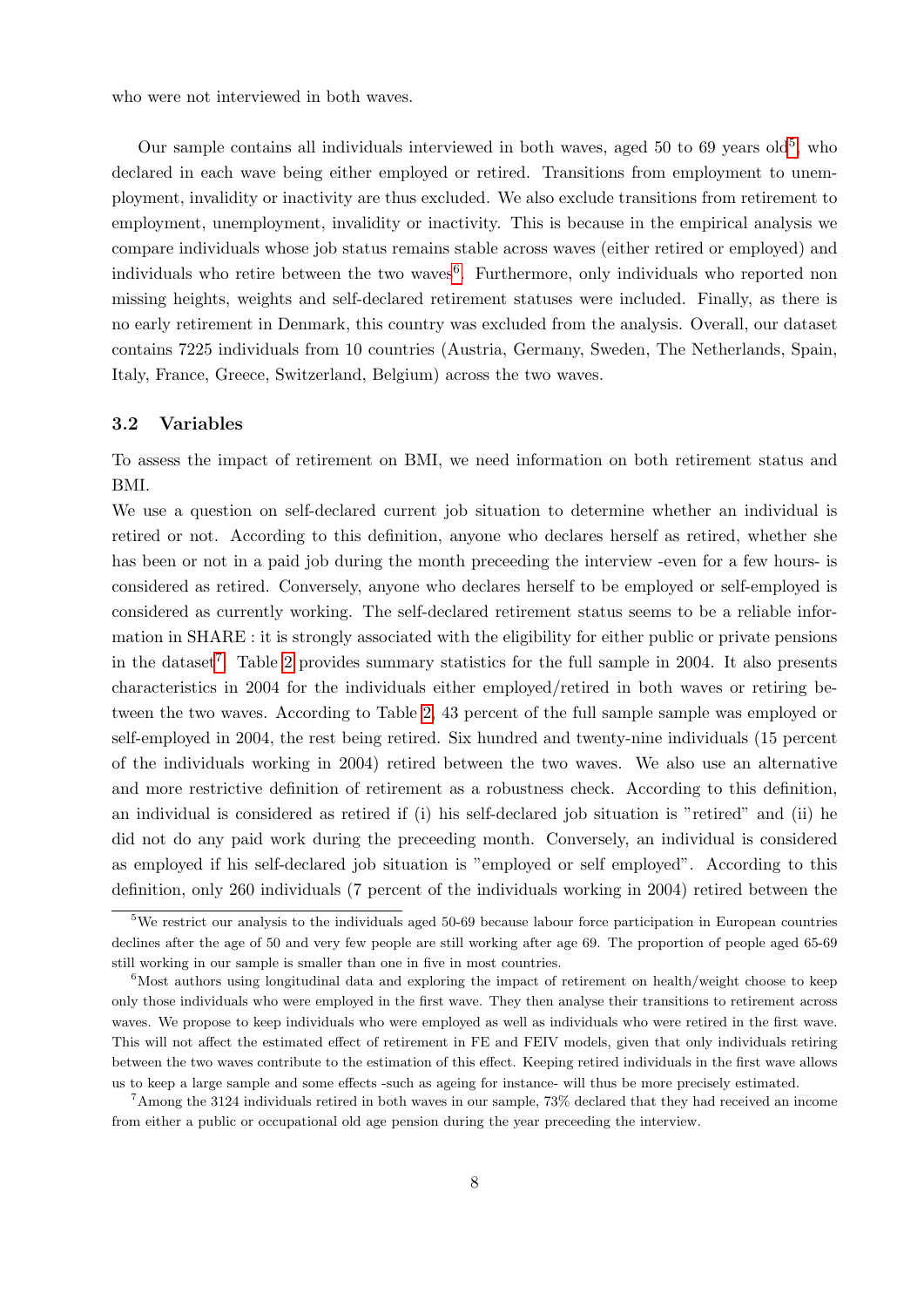two waves.

The BMI is calculated in each wave as the self-declared weight in kilograms divided by the square of the self-declared height in meters  $(kg/m^2)$ . Related weight measures are also derived from the BMI : clinical weight categories (underweight (BMI under 18.5  $kg/m^2$ ), normal (BMI from 18.5 to 24.9  $kg/m^2$ ), overweight (BMI from 25 to 29.9  $kg/m^2$ ) and obese (BMI 30  $kg/m^2$  and above)) as well as a dummy variable indicating whether weight changes (gains or losses) exceeded 10 percent between the two waves. In 2004, the average BMI of the full sample was 26.5  $kg/m^2$ , slightly above the overweight threshold. Seventeen percent of the sample was obese, 44 percent overweight, 38 percent normal and less than 1 percent underweight. Figure [1](#page-15-4) suggests a significant impact of retirement on weight changes -either gains or losses- : the proportion of individuals experiencing a weight change of at least 10 percent between 2004 and 2006 is higher among the individuals retiring between the two waves (13 percent) than among those employed or retired across both waves (10 percent)<sup>[8](#page-8-0)</sup>.

As far as covariates are concerned, different sets are used, depending on the specification (POLS, FE or FEIV model).

Age is introduced as a continuous variable in each specification, as well as marital status (lives with a spouse-partner/does not live with a spouse-partner) and a time dummy (equal to 1 in 2006, 0 else). The average age of the full sample in 2004 was 59 years-old. The average age in 2004 among the individuals retiring between the two waves was 60 years-old. Eighty-one percent of our sample lived with a spouse or partner.

Gender, educational level<sup>[9](#page-8-1)</sup> (primary education/lower secondary/upper secondary/postsecondary), occupation<sup>[10](#page-8-2)</sup> (blue collars/white collars/technicians/managers and professionals) and country dummies are only included in the POLS specification, as FE and FEIV models do not permit to identify the effects of time-invariant variables. Summary statistics for gender, educational level, occupation and country can be found in Table [2.](#page-17-0) In 2004, 56 percent of the individuals in the full sample were men, 21 percent had achieved primary education, 18 percent lower secondary education, 31 percent upper secondary education and 30 percent post secondary education. Thirty-one percent of the sample were in blue-collar occupations, 21 percent in white-collar occupations, 17 percent were technicians and 31 percent managers or professionals. Belgium, Sweden, Greece and France were the most represented countries.

Health variables are not introduced in our baseline specifications, as they are not predetermined variables. They are indeed determined at the same time as the retirement status, and including them would thus generate potential endogeneity in the model. However, we include them in some specifications as robustness checks. Whenever introduced in our regressions, the health covariates are : dichotomised self-assessed health status (measured on a five-point scale and dichotomised as excellent/very good/good versus fair/poor), the presence of at least one chronic disease and the

<span id="page-8-0"></span> ${}^{8}$ The two proportions are significantly different according to the chi-square test. A similar result is obtained with weight categories : 25 percent of the individuals retiring between the two waves experienced a change in their weight category as opposed to 18 percent among those employed or retired in both waves.

<span id="page-8-2"></span><span id="page-8-1"></span><sup>9</sup>Based on the 1997 International Standard Classification of Education (ISCED 97)

<sup>&</sup>lt;sup>10</sup>Based on the 1988 International Standard Classification of Occupations (ISCO 88). Occupation is not timevarying in our data, which is plausible given that we consider elderly workers.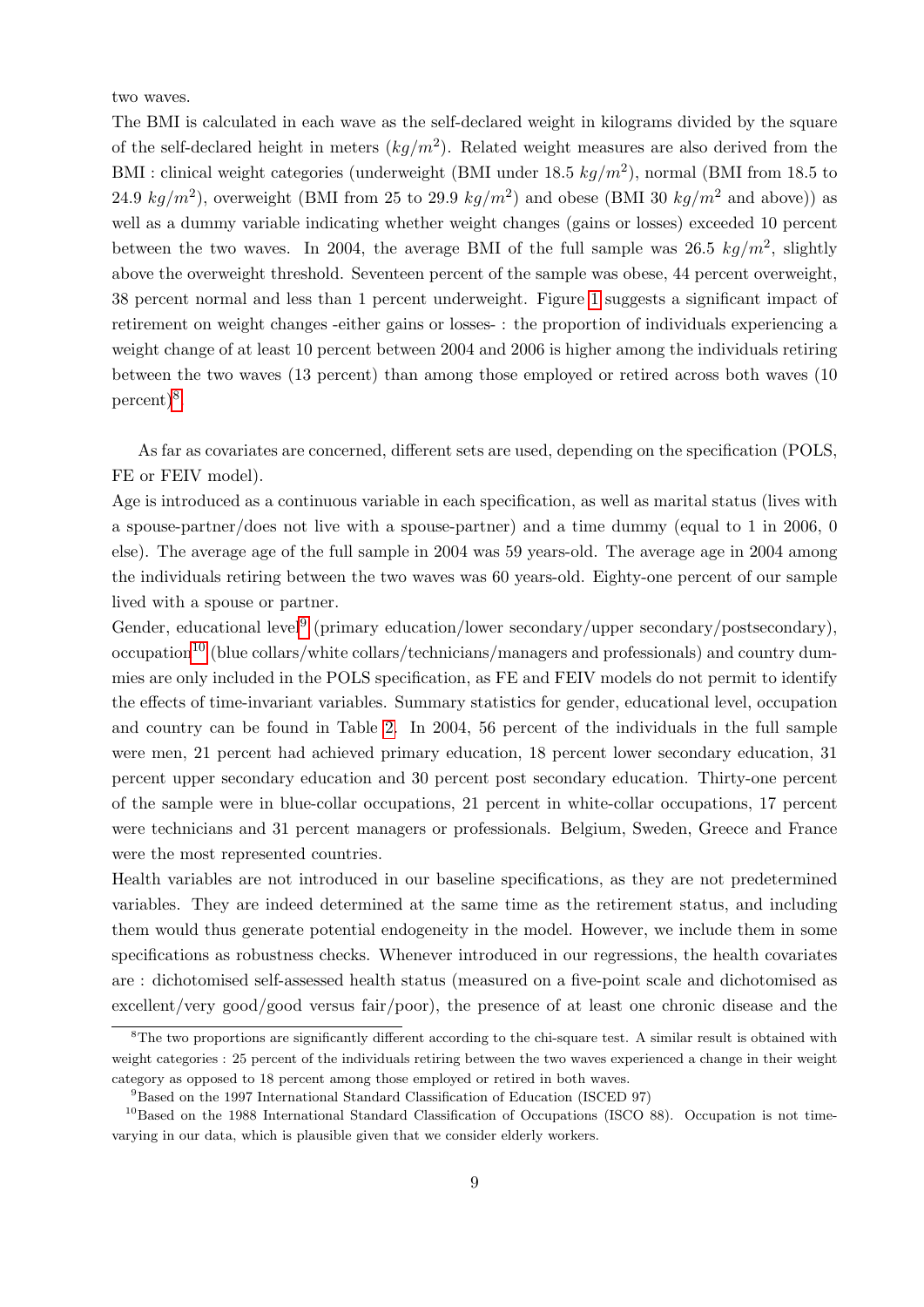Euro-D depression index (measured on a twelve-point scale, where twelve is highly depressed).

Finally, we supplement our dataset by the Earliest Retirement Age (ERA) in force in 2005 in each country (see Table [1\)](#page-16-0). We build a dummy variable for each individual indicating whether his age is above or below the ERA in his country.

### 4 Results

#### 4.1 First stage results : determinants of retirement

First stage results are reported in Table [3](#page-18-0) and indicate that the ERA is an important and significant predictor of retirement. Reaching the ERA between 2004 and 2006 increases the probability of retiring during that same period by almost 0.11 points. This result shows that reaching the ERA provides an exogeneous shock on retirement. Age itself is not statistically important for retirement behaviour once controlling for the country-specific age breaks and the time dummy. The coefficient on the time dummy (dummy variable equal to 1 in year 2006, 0 else) is significant and positive, indicating that the respondants are ageing between the two waves and more likely to retire in 2006. Finally, living with a spouse-partner is not statistically important for retirement behaviour.

#### 4.2 Baseline results : impact of retirement on weight related measures

In Table [4](#page-19-0) we report the results obtained when estimating the model presented in equation (2). Panel (a) reports results of POLS estimates for the BMI and the probability of being overweight or obese in columns  $(1)$  and  $(2)$  respectively. All specifications include age, a time dummy, marital status and time-invariant variables such as gender, educational level, occupation and country dummies. Standard errors are clustered at the individual level. Most of the control variables are statistically significant and of the expected sign. Higher education is associated with a lower BMI and a lower probability of being overweight or obese. Similarly, compared with a blue-collar occupation, being in a managerial or professional occupation is negatively correlated with BMI and the probability of being overweight or obese. Conversely, being a man and living with a spouse or a partner are both associated with a higher BMI and a higher risk of overweight or obesity. Surprisingly, age has a small and insignificant impact on all weight related measures. Many of the country dummies are significant. The POLS results reveal a positive an significant relationship between retirement and BMI as well as between retirement and the probability of being overweight or obese.

However, these correlations are hard to interpret, because they potentially reflect the effects of unobserved characteristics that may affect both weight and retirement behaviour. The importance of confounding factors is apparent when we look at the coefficient on retirement in the regressions modelling the probability of being overweight or obese. In the naïve specification reported in Panel (a) column (2), the coeffiecient on retirement is positive and significant. The sign of the coefficient changes -and remains significant- in the FE model (Panel (b) column (2)) once taken into account the potential endogeneity arising from the correlation between retirement and time-invariant unobserved characteristics. Not controlling for time-invariant factors -such as time preference for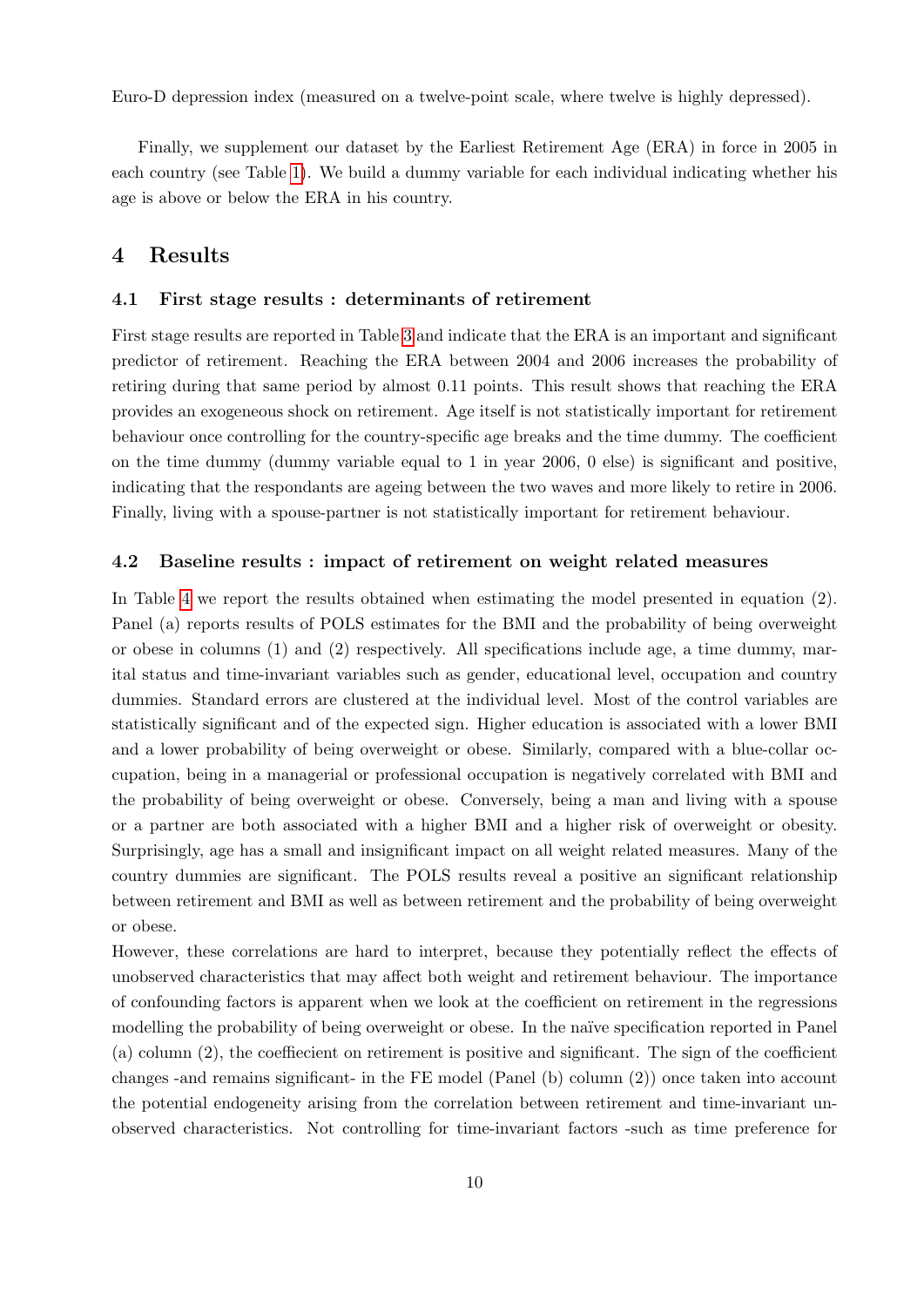instance which has a positive effect both on the probability to retire and on weight changes- may indeed generate an upward bias and account for the positive effect of retirement on weight in POLS models.

However the negative sign in the FE model (Panel (b) column (2)) cannot be interpreted as causal : a number of time-varying unobservable factors can easily account for it : health or psychological deterioriations -for instance- may trigger both retirement and weight loss. Hence, we need to take into account the remaining endogeneity in the model by instrumenting retirement with ERAs (Panel (c) column (2)). So, under the hypothesis that reaching ERA is a valid instrument, our preferred IV estimates in Panel (c) show that while retirement induced by social security rules does not significantly affect BMI, it causes a 0.20 point increase in the probability of being overweight or obese. It suggests a non-linear effect of retirement on BMI.

All in all, this result is in line with the hypothesis that retirement might trigger behavioural changes that lead to weight gain. Social isolation and depression, the loss of a structured time and the development of sedentary habits might be potential mechanisms through which retirement causes weight gain.

#### 4.3 Robustness checks

In the previous section, we show that while retirement induced by social security rules does not significantly affect BMI, it causes a 0.20 point increase in the probability of being overweight or obese.

Baseline specifications showed in Table [4](#page-19-0) do not include health variables. A potential concern when introducing health variables is that the estimated effect of retirement on weight would be biased in the presence of variables determined at the same time as retirement. However, in order to compare our results with [Chung et al.](#page-12-5)  $(2009)^{11}$  $(2009)^{11}$  $(2009)^{11}$  $(2009)^{11}$  -whose specifications include health variables-, we include them in an alternative specification. Our results are robust to the introduction of dichotomized self-assessed health status, the presence of at least one chronic disease and the Euro-D depression index. The estimated coefficient of retirement on BMI is still insignificant in the FE-IV regression (coefficient : 0.45, standard error : 0.75) and is still equal to 0.20 (significant at a  $10\%$  level, standard error : 0.12) when modelling the probability of being overweight or obese.

Our results are also robust to the exclusion of underweight individuals. As underweight status is associated with an increased risk of morbidity and mortality for the elderly [\(Corrada et al.](#page-12-14) [\(2006\)](#page-12-14)), it might be the case that underweight individuals lose weight through retirement, thus leading to an insignificant impact of retirement on BMI in the whole sample. It is not the case however, as the estimated coefficient of retirement is still insignificant in the BMI FE-IV regression when excluding underweight individuals (coeff : 0.28, s.e : 0.73) but is equal to 0.19 and remains significant when modelling the probability of being overweight or obese (coeff : 0.19, s.e : 0.12).

Finally, as a robustness check, we use a more restrictive definition of retirement : according to this definition, an individual is considered as retired if (i) his self-declared job situation is "retired" and

<span id="page-10-0"></span> $11\text{As}$  underlined in the introductory section, [Chung et al.](#page-12-5) [\(2009\)](#page-12-5) is the only study that takes into account the endogeneity of retirement behaviour and estimates the causal effect of retirement on BMI using US data from the HRS.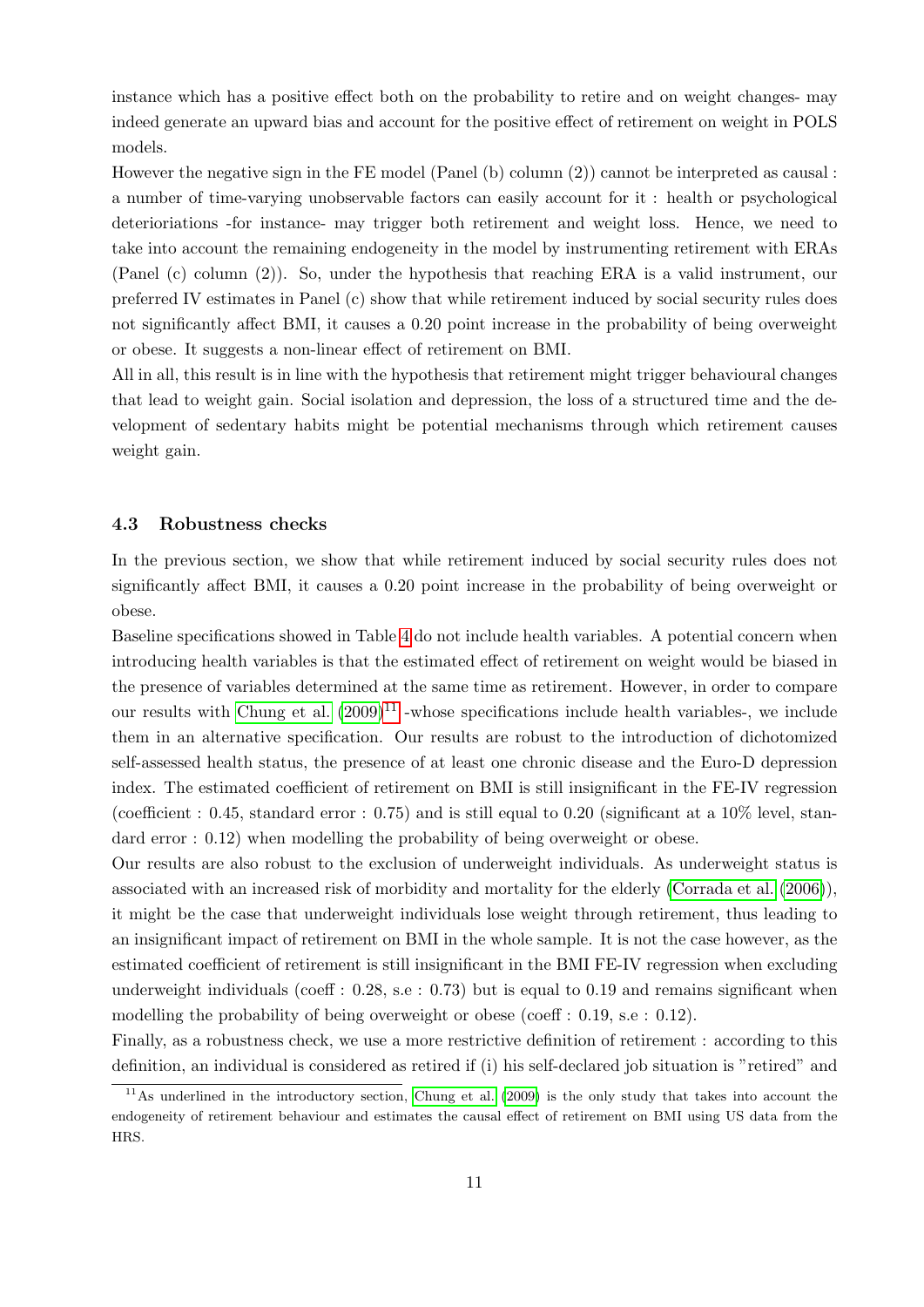(ii) he did not do any paid work during the month preceeding the interview -not even for a few hours. Being in a paid job after retirement may help individuals preserve a social network and a structured use of time. The impact of retirement on weight is then expected to be larger among the individuals not in any paid work after retirement. The estimated coefficient of retirement on BMI among this subpopulation is still insignificant (coeff : 0.51, s.e : 1.66) but the estimated coefficient of retirement on the probability of being overweight or obese is larger and equal to 0.47 (coefficient : 0.47, significant at a 10% level, standard error : 0.27). This result shoud be interpreted with care however, if overweight and obese individuals are less likely to self-select into paid jobs after retirement.

# 5 Conclusion

This paper studies the effect of retirement on weight using the 2004 and 2006 waves of SHARE. It exploits the European variation in retirement schemes to produce an exogeneous shock in retirement behaviour and finally estimates the causal impact of retirement on weight. Our results show that retirement induced by social security rules causes a 0.20 point increase in the probability of being overweight or obese among the 50-69 years old. The results are robust to various alternative specifications. Our findings for Europe are quite consistent with the results previously obtained for the USA when using IV-methods [\(Chung et al.](#page-12-5)  $(2009)$ )<sup>[12](#page-11-0)</sup>, suggesting that retirement leads to behavioural changes in food intake and physical activity that subsequently trigger weight gain.

A limitation to this study is that BMI does not take into account body composition : it does not distinguish fat from lean mass [\(Prentice and Jebb](#page-14-13) [\(2001\)](#page-14-13); [Burkhauser and Cawley](#page-12-15) [\(2008\)](#page-12-15)). The 2004 and 2006 waves of SHARE lack more accurate measures of fatness and we were limited to using BMI for this study. However, SHARE will be adding a measure of waist circumference in the 2010 wave. Further exploration of these new data will allow a better estimation of the impact of retirement on weight and body composition.

Moreover, our results for retirement do not necessarily generalize to other transitions out of employment. The impact of other transitions out of employment -unemployment, invalidity or inactivityon weight among older workers should be further invastigated.

Finally, further research is needed to explore the underlying mechanisms through which retirement triggers weight gain. Given the increasing number of people approaching retirement age, the higher risk of overweight and obesity induced by retirement will have considerable impacts on health outcomes and health care systems. Understanding the causal channels through which retirement operates on weight may help designing efficient public policies.

<span id="page-11-0"></span><sup>&</sup>lt;sup>12</sup>Although [Chung et al.](#page-12-5) [\(2009\)](#page-12-5) do not examine the effect of retirement on the probability of being overweight or obese, they do find a positive and significant albeit modest (0.24 BMI on average) causal impact of retirement on BMI. Their estimated causal effect of retirement on BMI is quite close to our -insignificant- estimate in the FE-IV model (coeff : 0.383, s.e : 0.723) in Panel (c) column (2).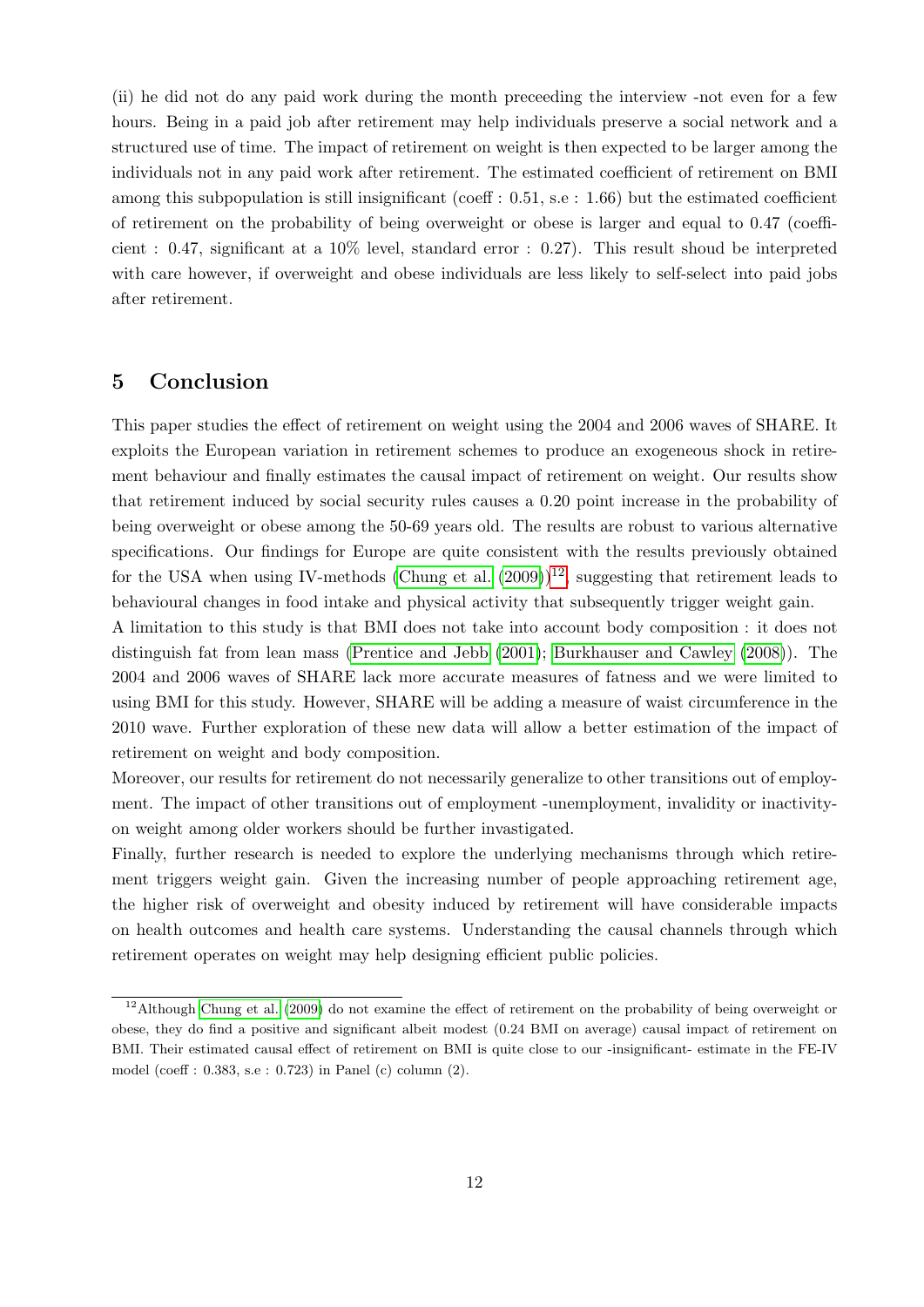# Bibliography

- <span id="page-12-6"></span>ANDERSON, L. AND J. MELLOR (2008): "Predicting health behaviors with an experimental measure of risk preference," Journal of Health Economics, 27, 1260–1274.
- <span id="page-12-1"></span>ANDREYEVA, T., P. MICHAUD, AND A. VAN SOEST (2007): "Obesity and health in Europeans aged 50 years and older," Public Health, 121, 497–509.
- <span id="page-12-10"></span>BEHNCKE, S. (2011): "Does retirement trigger ill health?" Health Economics, 21, 282–300.
- <span id="page-12-11"></span>BÖCKERMAN, P., E. JOHANSSON, P. JOUSILAHTI, AND A. UUTELA (2008): "The physical strenuousness of work is slightly associated with an upward trend in the BMI," Social Science  $\mathcal{C}$ Medicine, 66, 1346–1355.
- <span id="page-12-2"></span>BRADFORD, L. (1979): "Can You Survive Your Retirement?" Harvard Business Review, 57, 103– 109.
- <span id="page-12-4"></span>BRUNELLO, G. AND B. D'HOMBRES (2007): "Does body weight affect wages? Evidence from Europe," Economics & Human Biology, 5, 1–19.
- <span id="page-12-15"></span>Burkhauser, R. and J. Cawley (2008): "Beyond BMI: The value of more accurate measures of fatness and obesity in social science research," Journal of Health Economics, 27, 519–529.
- <span id="page-12-3"></span>Cawley, J. (2004): "The impact of obesity on wages," Journal of Human Resources, 39, 451–474.
- <span id="page-12-12"></span>Cawley, J., J. Moran, and K. Simon (2010): "The impact of income on the weight of elderly Americans," Health Economics, 19, 979–993.
- <span id="page-12-7"></span>Charles, K. (2002): "Is retirement depressing?: Labor force inactivity and psychological wellbeing in later life," Tech. rep., National Bureau of Economic Research.
- <span id="page-12-5"></span>Chung, S., M. Domino, and S. Stearns (2009): "The effect of retirement on weight," The Journals of Gerontology Series B: Psychological Sciences and Social Sciences, 64, 656–665.
- <span id="page-12-8"></span>Coe, N. and M. Lindeboom (2008): "Does retirement kill you? Evidence from early retirement windows," CentER Discussion Paper Series No. 2008-93.
- <span id="page-12-9"></span>COE, N. AND G. ZAMARRO (2011): "Retirement effects on health in Europe," Journal of Health Economics, 30, 77–86.
- <span id="page-12-13"></span>Colchero, M., B. Caballero, and D. Bishai (2008): "The effect of income and occupation on body mass index among women in the Cebu Longitudinal Health and Nutrition Surveys (1983-2002)," Social Science & Medicine, 66, 1967–1978.
- <span id="page-12-14"></span>Corrada, M., C. Kawas, F. Mozaffar, and A. Paganini-Hill (2006): "Association of body mass index and weight change with all-cause mortality in the elderly," American Journal of Epidemiology, 163, 938–949.
- <span id="page-12-0"></span>Emery, C., J. Dinet, A. Lafuma, C. Sermet, B. Khoshnood, and F. Fagnani (2007): "Évaluation du coût associé à l'obésité en France," La Presse Médicale, 36, 832–840.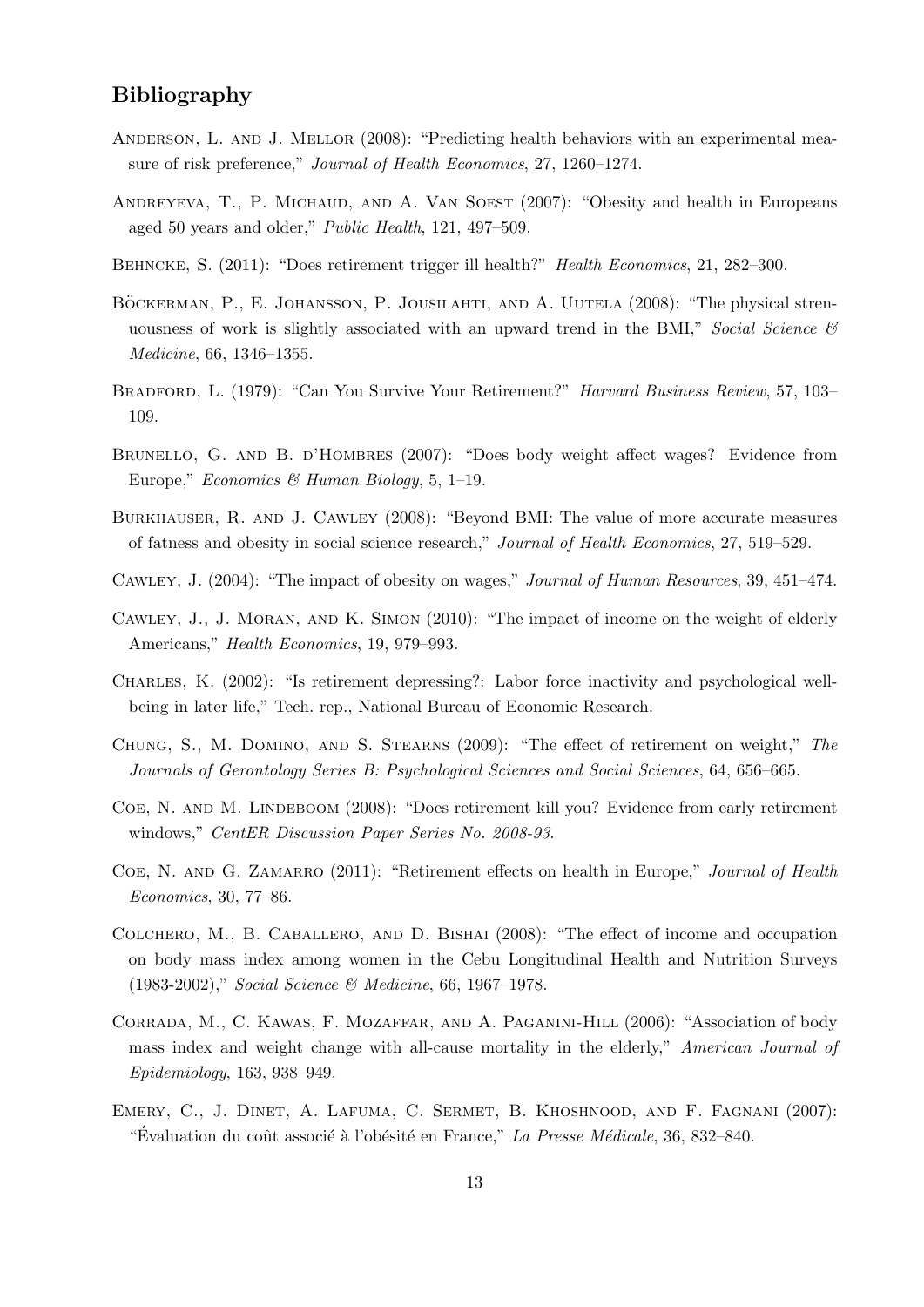- <span id="page-13-2"></span>FINKELSTEIN, E., I. FIEBELKORN, AND G. WANG (2003): "National medical spending attributable to overweight and obesity: how much, and who's paying?" Health Affairs, 22, 3–219.
- <span id="page-13-7"></span>Forman-Hoffman, V., K. Richardson, J. Yankey, S. Hillis, R. Wallace, and F. Wolinsky (2008): "Retirement and weight changes among men and women in the Health and Retirement Study," The Journals of Gerontology Series B: Psychological Sciences and Social Sciences, 63, 146–153.
- <span id="page-13-6"></span>FRIEDMANN, E. AND R. HAVIGHURST (1954): The meaning of work and retirement, Arno Press.
- <span id="page-13-10"></span>GARROUSTE, C. ET AL. (2012): "Collateral effects of a pension reform in France," Tech. rep., HEDG, c/o Department of Economics, University of York.
- <span id="page-13-5"></span>Grossman, M. (1972): "On the concept of health capital and the demand for health," The Journal of Political Economy, 80, 223–255.
- <span id="page-13-13"></span>GRUBER, J. AND D. WISE (1999): Social Security and Retirement around the World., University of Chicago Press.
- <span id="page-13-8"></span>Gueorguieva, R., J. Sindelar, R. Wu, and W. Gallo (2010): "Differential changes in body mass index after retirement by occupation: hierarchical models," International journal of public health, 56, 111–116.
- <span id="page-13-3"></span>Guo, S., C. Zeller, W. Chumlea, and R. Siervogel (1999): "Aging, body composition, and lifestyle: the Fels Longitudinal Study," The American journal of clinical nutrition, 70, 405–411.
- <span id="page-13-1"></span>IASO/IOTF (2002): "Obesity in Europe. The Case for Action." Available at [http://www.iaso.](http://www.iaso.org/site_media/uploads/Sep_2002_Obesity_in_Europe_Case_for_Action_2002.pdf) [org/site\\_media/uploads/Sep\\_2002\\_Obesity\\_in\\_Europe\\_Case\\_for\\_Action\\_2002.pdf](http://www.iaso.org/site_media/uploads/Sep_2002_Obesity_in_Europe_Case_for_Action_2002.pdf).
- <span id="page-13-0"></span>——— (2010): "Obesity and overweight," Available at [http://www.iaso.org/iotf/obesity/](http://www.iaso.org/iotf/obesity/obesitytheglobalepidemic/) [obesitytheglobalepidemic/](http://www.iaso.org/iotf/obesity/obesitytheglobalepidemic/).
- <span id="page-13-9"></span>Ikeda, S., M. Kang, and F. Ohtake (2010): "Hyperbolic discounting, the sign effect, and the body mass index," Journal of health economics, 29, 268–284.
- <span id="page-13-14"></span>Keese, M. (2006): Live longer, work longer, OECD.
- <span id="page-13-4"></span>Kyrou, I. and C. Tsigos (2009): "Obesity in the Elderly Diabetic Patient Is weight loss beneficial? No," Diabetes care, 32, S403–S409.
- <span id="page-13-12"></span>Lallukka, T., E. Lahelma, O. Rahkonen, E. Roos, E. Laaksonen, P. Martikainen, J. HEAD, E. BRUNNER, A. MOSDOL, M. MARMOT, ET AL. (2008a): "Associations of job strain and working overtime with adverse health behaviors and obesity: evidence from the Whitehall II Study, Helsinki Health Study, and the Japanese Civil Servants Study," Social Science & Medicine, 66, 1681–1698.
- <span id="page-13-11"></span>LALLUKKA, T., S. SARLIO-LÄHTEENKORVA, L. KAILA-KANGAS, J. PITKÄNIEMI, R. LUUKKOnen, and P. Leino-Arjas (2008b): "Working conditions and weight gain: a 28-year follow-up study of industrial employees," European journal of epidemiology, 23, 303–310.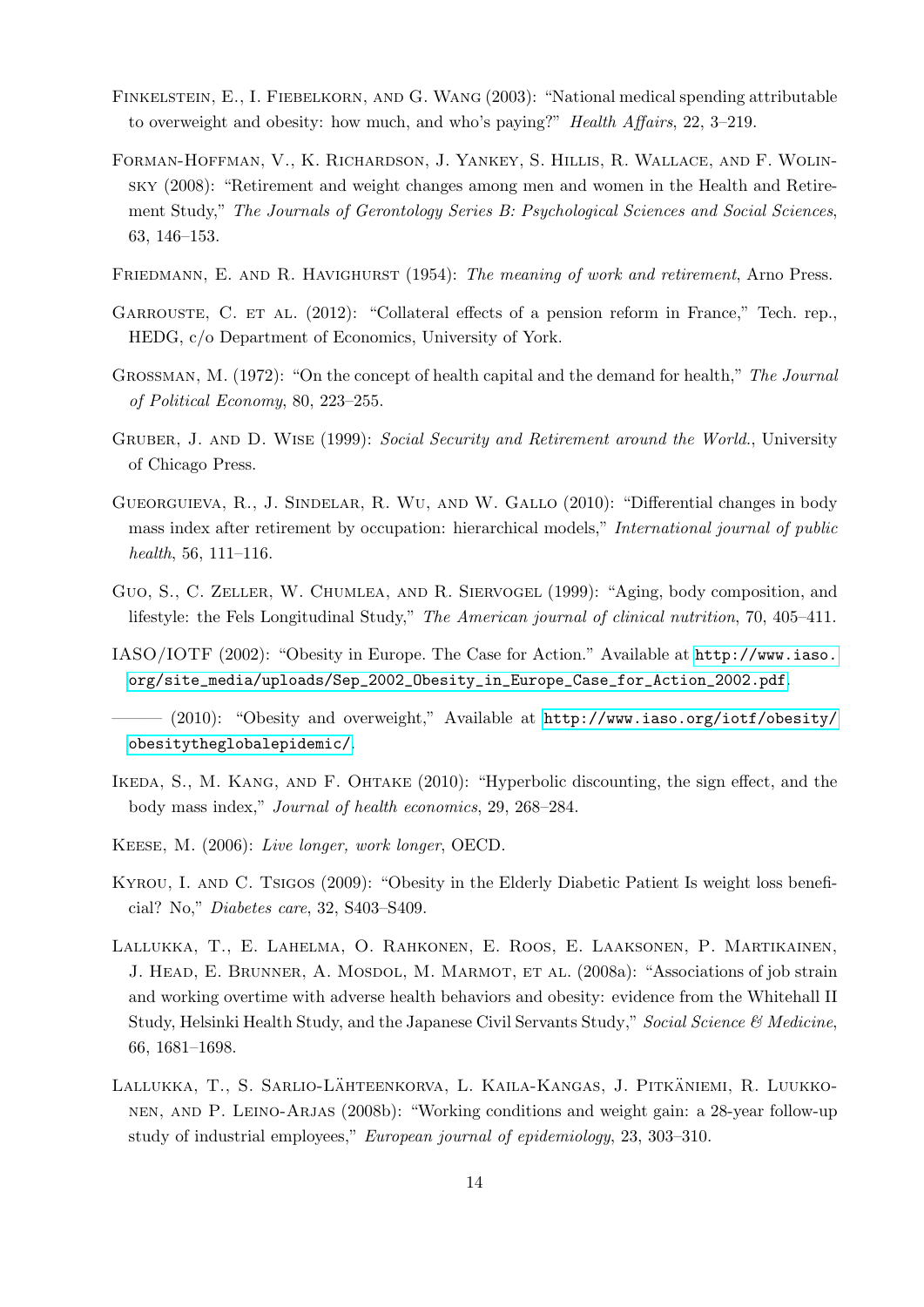<span id="page-14-9"></span>MARCUS, J. (2012): "Does job loss make you smoke and gain weight?" Available at SSRN 2020174.

- <span id="page-14-5"></span>MORRIS, S. (2006): "Body mass index and occupational attainment," Journal of Health Economics, 25, 347–364.
- <span id="page-14-11"></span>Muenster, E., H. Rueger, E. Ochsmann, S. Letzel, and A. Toschke (2011): "Association between overweight, obesity and self-perceived job insecurity in German employees," BMC public health, 11, 162.
- <span id="page-14-1"></span>Must, A., J. Spadano, E. Coakley, A. Field, G. Colditz, and W. Dietz (1999): "The disease burden associated with overweight and obesity," JAMA: the journal of the American Medical Association, 282, 1523–1529.
- <span id="page-14-7"></span>Neuman, K. (2008): "Quit your job and get healthier? The effect of retirement on health," Journal of Labor Research, 29, 177–201.
- <span id="page-14-6"></span>Nooyens, A., T. Visscher, A. Schuit, C. Van Rossum, W. Verschuren, W. Van Meche-LEN, AND J. SEIDELL (2005): "Effects of retirement on lifestyle in relation to changes in weight and waist circumference in Dutch men: a prospective study," Public health nutrition, 8, 1266– 1274.
- <span id="page-14-4"></span>Nooyens, A., T. Visscher, W. Verschuren, A. Schuit, H. Boshuizen, W. van Mechelen, AND J. SEIDELL (2009): "Age, period and cohort effects on body weight and body mass index in adults: The Doetinchem Cohort Study," Public health nutrition, 12, 862–870.
- <span id="page-14-0"></span>OECD (2010): "Health data," Available at [http://ec.europa.eu/health/reports/docs/](http://ec.europa.eu/health/reports/docs/health_glance_en.pdf) [health\\_glance\\_en.pdf](http://ec.europa.eu/health/reports/docs/health_glance_en.pdf).
- <span id="page-14-3"></span>PEYTREMANN-BRIDEVAUX, I. AND B. SANTOS-EGGIMANN (2008): "Health correlates of overweight and obesity in adults aged 50 years and over: results from the Survey of Health, Ageing and Retirement in Europe (SHARE)," Swiss medical weekly, 138, 261–266.
- <span id="page-14-13"></span>PRENTICE, A. AND S. JEBB (2001): "Beyond body mass index," Obesity Reviews, 2, 141–147.
- <span id="page-14-10"></span>Ribet, C., M. Zins, A. Gueguen, A. Bingham, M. Goldberg, P. Ducimetiere, and T. Lang (2003): "Occupational mobility and risk factors in working men: selection, causality or both? Results from the GAZEL study," Journal of epidemiology and community health, 57, 901.
- <span id="page-14-8"></span>ROHWEDDER, S., R. WILLIS, ET AL. (2010): "Mental retirement," Journal of Economic Perspectives, 24, 119–38.
- <span id="page-14-2"></span>SANZ-DE GALDEANO, A. (2005): The obesity epidemic in Europe, IZA.
- <span id="page-14-12"></span>SCHMEISER, M. (2009): "Expanding wallets and waistlines: the impact of family income on the BMI of women and men eligible for the earned income tax credit," *Health economics*, 18, 1277– 1294.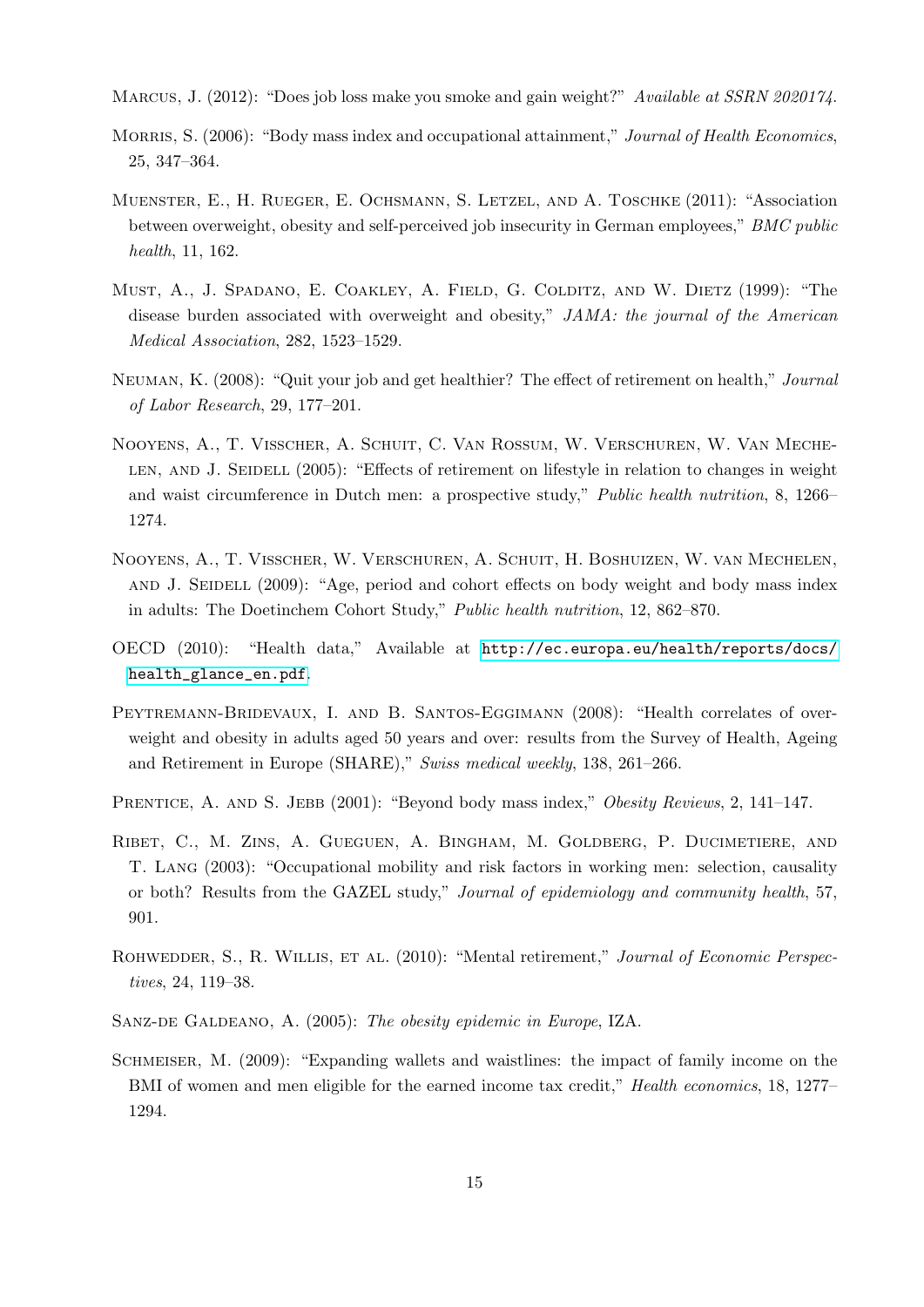- <span id="page-15-1"></span>SCHMID, A., H. SCHNEIDER, A. GOLAY, AND U. KELLER (2005): "Economic burden of obesity and its comorbidities in Switzerland," Sozial-und Präventivmedizin/Social and Preventive Medicine, 50, 87–94.
- <span id="page-15-2"></span>Schulte, P., G. Wagner, A. Ostry, L. Blanciforti, R. Cutlip, K. Krajnak, M. Luster, A. MUNSON, J. O'CALLAGHAN, C. PARKS, ET AL. (2007): "Work, obesity, and occupational safety and health," American journal of public health, 97, 428–436.
- <span id="page-15-3"></span>SMITH, P., B. BOGIN, AND D. BISHAI (2005): "Are time preference and body mass index associated?: Evidence from the National Longitudinal Survey of Youth," Economics  $\mathcal C$  Human Biology, 3, 259–270.
- <span id="page-15-0"></span>WHO (2012): "Obesity and overweight," Available at [http://www.who.int/mediacentre/](http://www.who.int/mediacentre/factsheets/fs311/en/) [factsheets/fs311/en/](http://www.who.int/mediacentre/factsheets/fs311/en/).

# A Appendix

<span id="page-15-4"></span>Figure 1: Proportion of individuals experiencing a weight change (gain or loss) of at least  $10\%$ among (i) employed and retired at both waves (ii) retiring between 2004 and 2006 (SHARE, 2004- 2006).

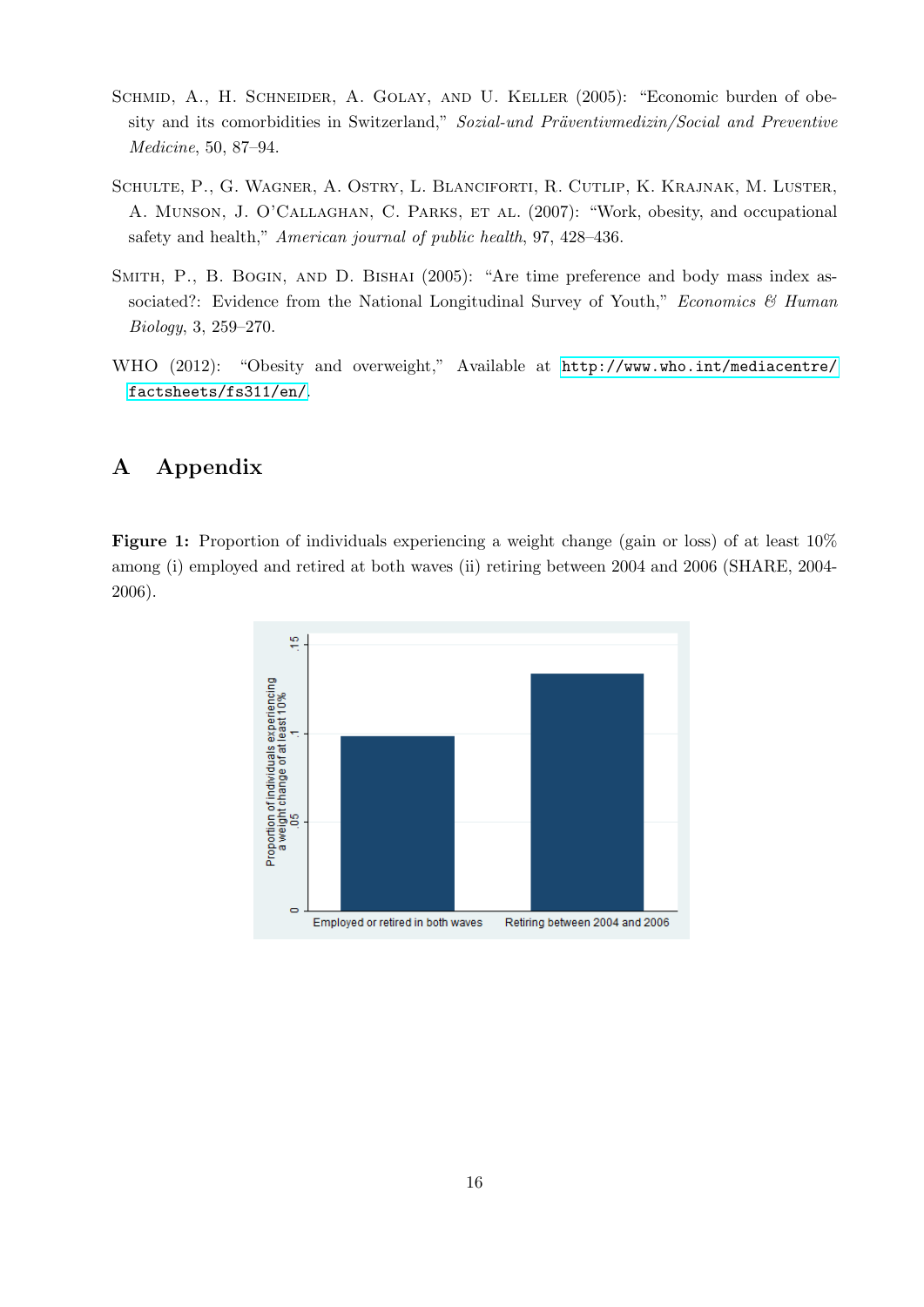<span id="page-16-0"></span>Table 1: Official, Earliest retirement ages (ERA), Effective retirement ages in 2004, Proportion of retired individuals below and above ERA and Proportion of individuals retiring when reaching ERA (SHARE 2004-2006).

| Country     | Earliest retirement |       | Official                                 |       | Effective retirement | % of retired | % of retired | % of individuals |
|-------------|---------------------|-------|------------------------------------------|-------|----------------------|--------------|--------------|------------------|
|             | age $(ERA)^a$       |       | retirement age <sup><math>a</math></sup> |       | age in $2004^b$      | before ERA   | after ERA    | retiring when    |
|             |                     |       |                                          |       |                      |              |              | reaching ERA     |
|             | Men                 | Women | Men                                      | Women |                      |              |              |                  |
| (1)         | $\left( 2\right)$   | (3)   | (4)                                      | (5)   | (6)                  | (7)          | (8)          | (9)              |
|             |                     |       |                                          |       |                      |              |              |                  |
| Austria     | 62                  | 57    | 65                                       | 60    | 57                   | 31           | 95           | 52               |
| Belgium     | 60                  | 60    | 65                                       | 63    | 58                   | 18           | 91           | 54               |
| France      | 60                  | 60    | 65                                       | 65    | 58                   | 15           | 93           | 55               |
| Germany     | 63                  | 60    | 65                                       | 65    | 61                   | 13           | 87           | 51               |
| Greece      | 55                  | 55    | 65                                       | 65    | 59                   | 11           | 51           | 5                |
| Italy       | 56                  | 56    | 65                                       | 60    | 59                   | 15           | 81           | 24               |
| Netherlands | 60                  | 60    | 65                                       | 65    | 59                   | 5            | 77           | 34               |
| Spain       | 60                  | 60    | 65                                       | 65    | 61                   | 9            | 72           | 13               |
| Sweden      | 61                  | 61    | 65                                       | 65    | 62                   | 9            | 66           | 15               |
| Switzerland | 63                  | 62    | 65                                       | 65    | 62                   | 5            | 74           | 24               |

<sup>a</sup> Official and earliest retirement ages are provided by [Keese](#page-13-14) [\(2006\)](#page-13-14) OECD report. They concern workers retiring in 2005 under the main mandatory pension schemes and exclude special arrangements for publicsector workers and other workers such as the long-term unemployed or disabled.

 $<sup>b</sup>$  The effective retirement age in 2004 refers to the average age in 2004 of individuals retiring between the</sup> two waves.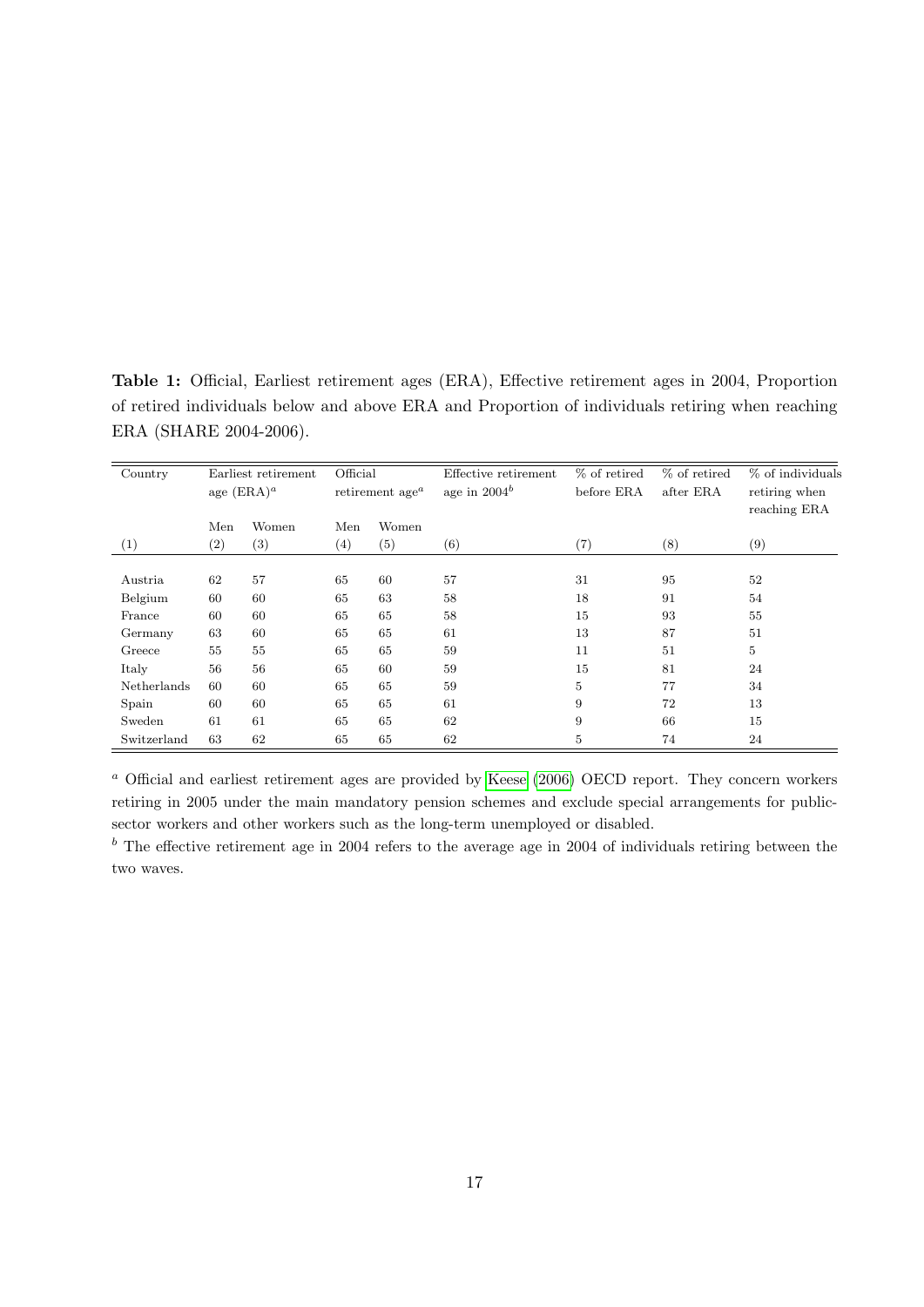| Characteristics           |                                              | <b>Whole Sample</b> | Employed   | Retiring     |
|---------------------------|----------------------------------------------|---------------------|------------|--------------|
|                           |                                              |                     | or retired | between      |
|                           |                                              |                     | in both    | the two      |
|                           |                                              |                     | waves      | waves        |
|                           |                                              | $(N=7225)$          | $(N=6596)$ | $(N=629)$    |
|                           |                                              | Average             | Average    | Average      |
| Demographics              |                                              |                     |            |              |
| Age                       |                                              | 59                  | 59         | 60           |
| Gender                    | Men                                          | 0.56                | 0.56       | 0.59         |
|                           | Women                                        | 0.44                | 0.44       | 0.41         |
| Marital status            | Lives with spouse/partner                    | 0.81                | 0.80       | 0.85         |
|                           | Doesn't live with a spouse/partner           | 0.19                | 0.20       | 0.15         |
| Education level           | Primary education                            | 0.21                | 0.21       | 0.22         |
|                           | Lower secondary                              | 0.18                | 0.18       | 0.21         |
|                           | Upper secondary                              | $\rm 0.31$          | $0.31\,$   | 0.28         |
|                           | Post-secondary                               | 0.30                | 0.30       | 0.29         |
| Occupation                | Blue collars                                 | 0.31                | 0.31       | 0.32         |
|                           | White collars                                | 0.21                | 0.21       | 0.19         |
|                           | Technicians                                  | 0.17                | 0.17       | 0.18         |
|                           | Managers and professionals                   | 0.31                | 0.31       | 0.31         |
| Employment                |                                              |                     |            |              |
| Retirement status         | Retired                                      | 0.57                | 0.47       | 0.0          |
|                           | Employed or self-employed                    | 0.43                | 0.53       | $\mathbf{1}$ |
| Health related measures   |                                              |                     |            |              |
| Weight category           | Underweight                                  | 0.1                 | 0.1        | 0.0          |
|                           | Normal                                       | 0.38                | 0.39       | 0.38         |
|                           | Overweight                                   | 0.44                | 0.44       | 0.47         |
|                           | Obese                                        | 0.17                | 0.17       | 0.15         |
| Body Mass Index           |                                              | 26.5                | 26.5       | 26.5         |
| Weight change $\geq 10\%$ | Yes                                          | 0.1                 | 0.1        | 0.13         |
|                           | $\rm No$                                     | 0.9                 | 0.9        | 0.87         |
| Self-assessed health      | Excellent/Very good/Good                     | 0.83                | 0.83       | 0.85         |
|                           | Fair/Door                                    | 0.17                | 0.17       | 0.15         |
| Euro-D                    | Euro-D depression index $(1 \text{ to } 12)$ | 1.9                 | 1.9        | 1.8          |
| Chronic diseases          | At least one                                 | 0.66                | $0.66\,$   | 0.68         |
|                           | None                                         | 0.34                | 0.34       | $0.32\,$     |
| Country                   | Austria                                      | 0.08                | 0.34       | 0.32         |
|                           | Belgium                                      | 0.15                | 0.16       | 0.12         |
|                           | France                                       | 0.12                | 0.12       | 0.11         |
|                           | Germany                                      | $0.10\,$            | $0.10\,$   | $0.13\,$     |
|                           | Greece                                       | $0.12\,$            | $0.13\,$   | $0.06\,$     |
|                           | Italy                                        | 0.10                | 0.10       | $0.11\,$     |
|                           | Netherlands                                  | $\rm 0.09$          | $0.08\,$   | $0.11\,$     |
|                           | Spain                                        | $\rm 0.05$          | $0.04\,$   | $0.06\,$     |
|                           | Sweden                                       | $0.15\,$            | 0.15       | 0.18         |
|                           | Switzerland                                  | 0.04                | 0.04       | 0.04         |

# <span id="page-17-0"></span>Table 2: Summary statistics in 2004 (SHARE, 2004).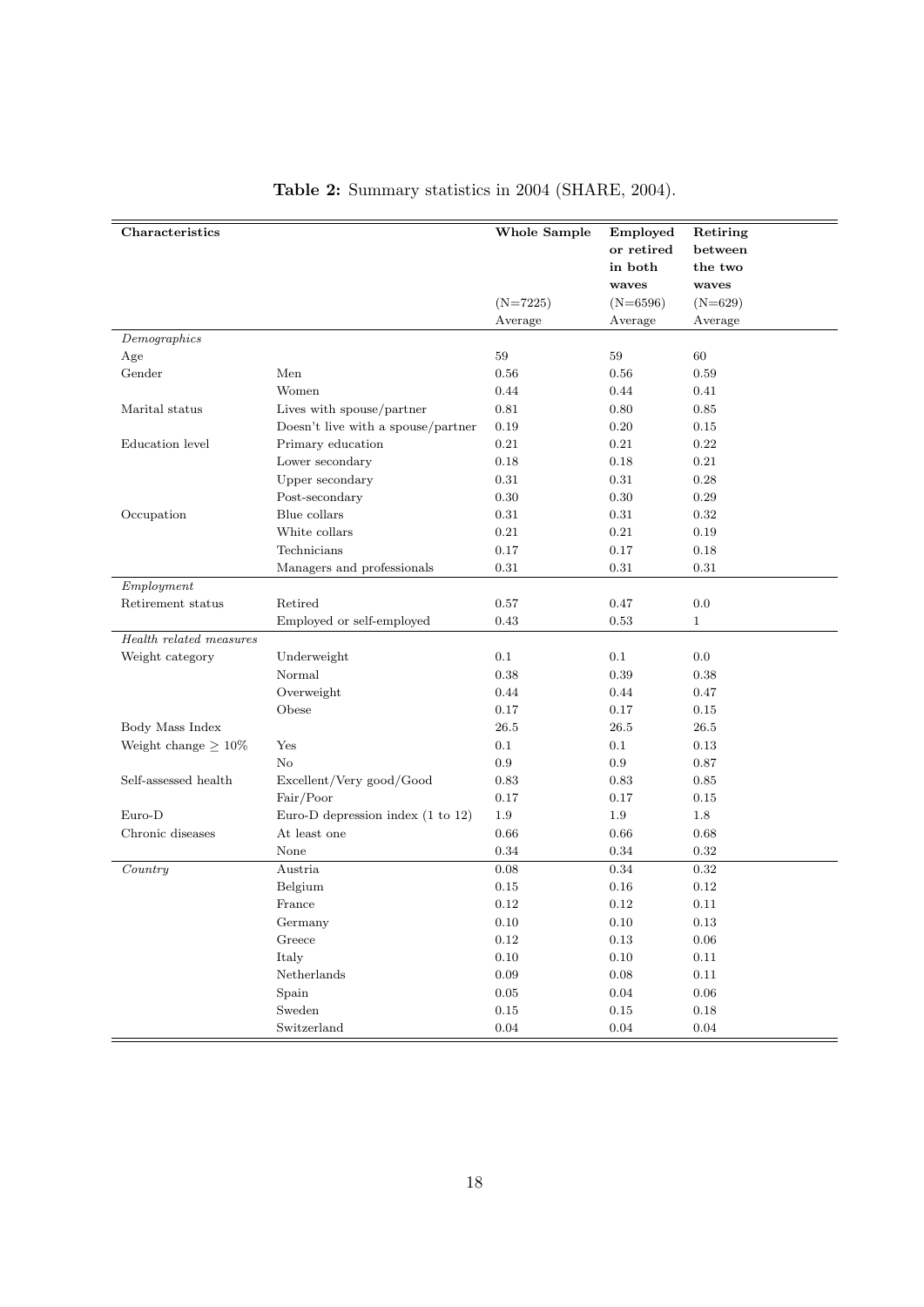<span id="page-18-0"></span>Table 3: First stage results. Impact of being over the Earliest Retirement Age (ERA) on retirement status (SHARE, 2004-2006).

|                           | Retired    |
|---------------------------|------------|
| Over the ERA              | $0.105***$ |
|                           | (0.010)    |
| Age                       | 0.012      |
|                           | (0.008)    |
| Time dummy                | $0.044**$  |
|                           | (0.019)    |
| Lives with spouse-partner | $-0.018$   |
|                           | (0.020)    |
| R-squared                 | 0.47       |
| Observations              | 14445      |

Notes : (1) \*\*\* : significant at the 1% level, \*\* : significant at the 5% level, \* : significant at the 10% level. (2) Standard errors in parentheses. (3) Estimation by a Fixed-Effect linear probability model.